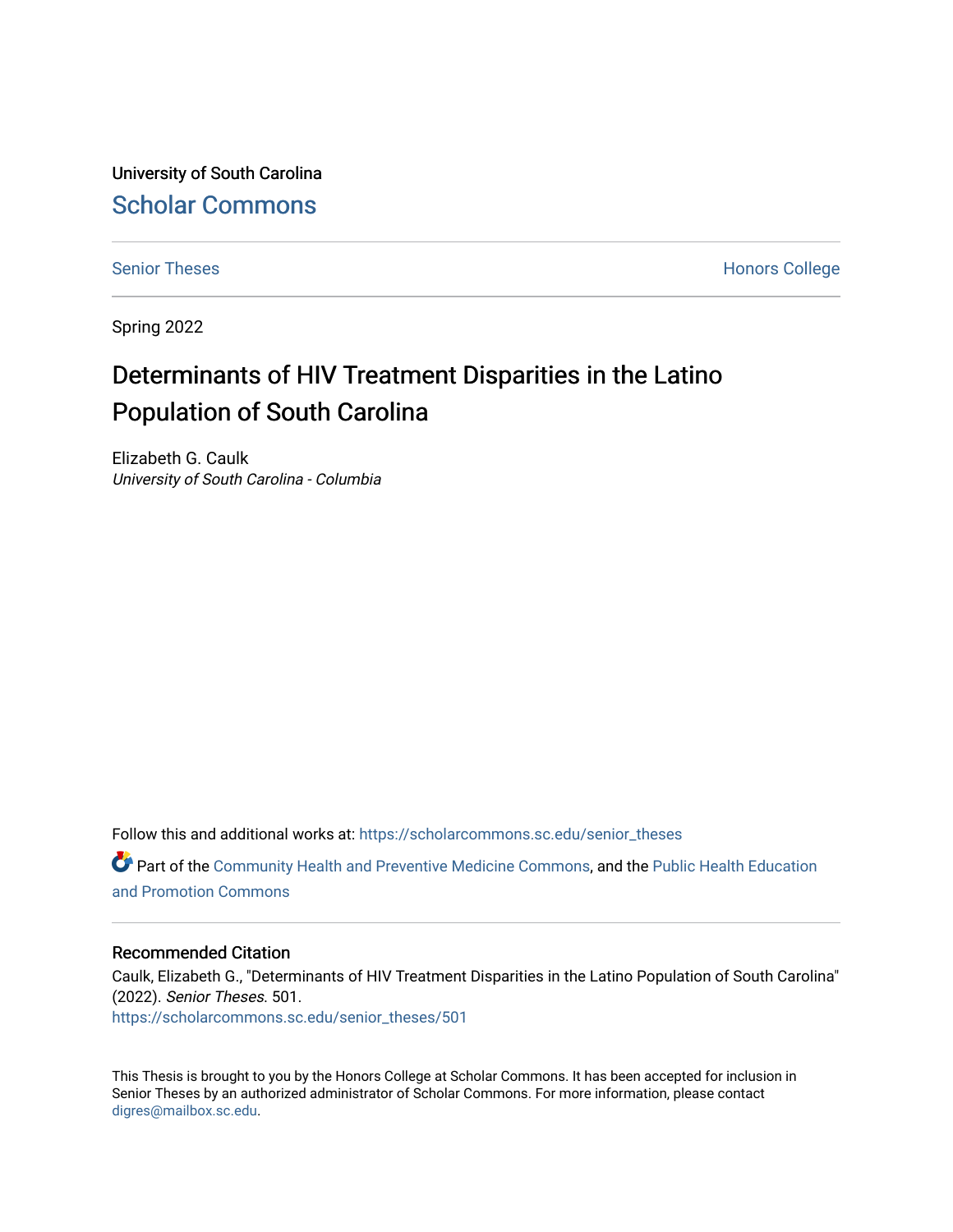### DETERMINANTS OF HIV TREATMENT DISPARITIES IN THE LATINO POPULATION

### OF SOUTH CAROLINA

By

Graham Caulk

Submitted in Partial Fulfillment

of the Requirements for

Graduation with Honors from the

South Carolina Honors College

May,2022

Approved:

Edena Guimarães

Edena Guimaraes

Director of Thesis

forde

Carla Swygert

Second Reader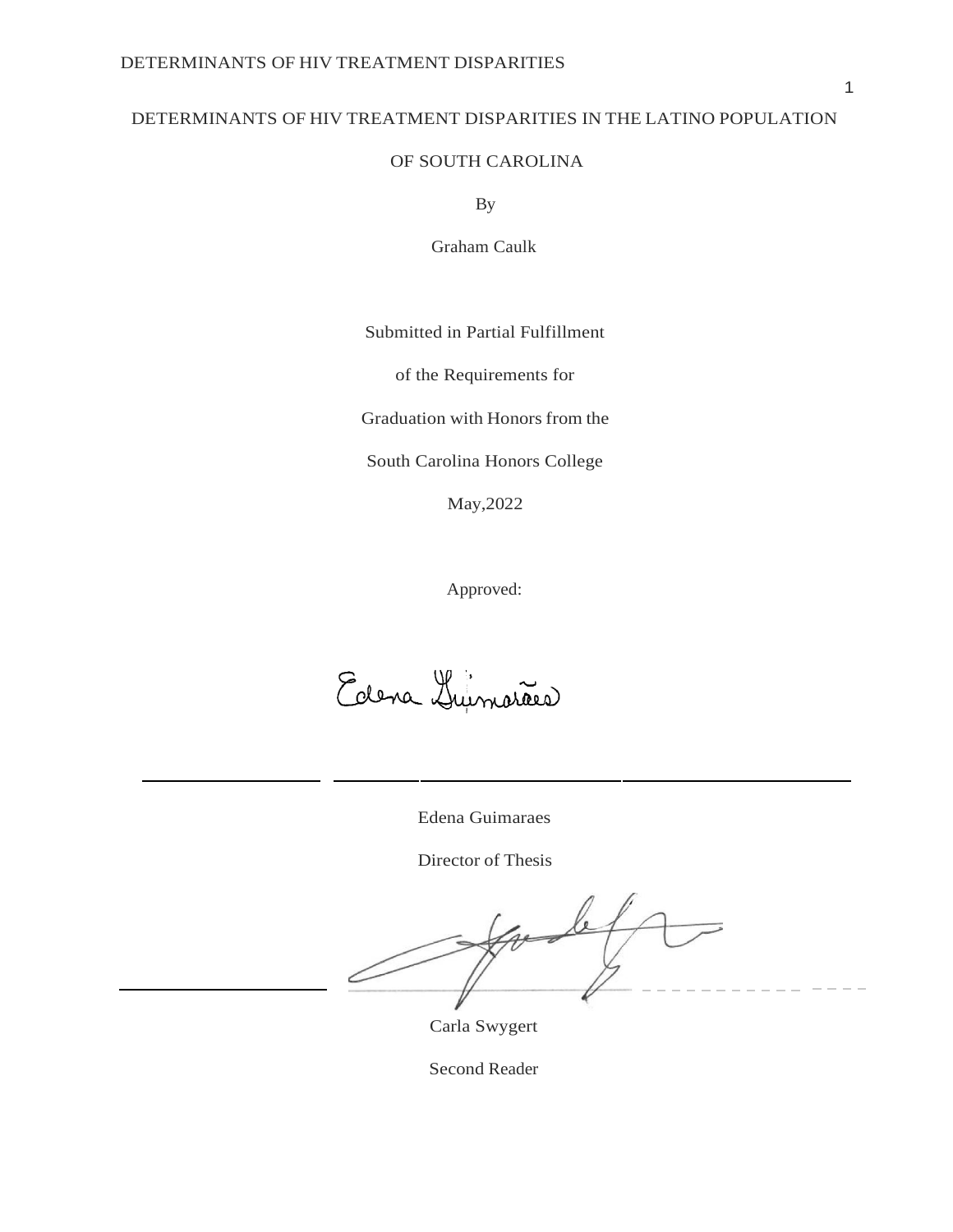#### **I. Abstract**

The Latino population in the United States faces a heightened risk in terms of contracting HIV/AIDS and experiencing negative health outcomes from said infection. HIV/AIDS continues to disproportionately impact ethnic/racial minorities, and the Latino population exemplifies this unfortunate trend, with Latino Americans making up around 18.4% of the national population, but nearly 30% of the HIV/AIDS infections (US Office of Minority Health, 2021). More enduring changes to the current resources available to this population will need to be made in order to address this disparity. Thus, the current study examined social determinants, how they increase risk of infection, and how they contribute to the greater incidence of negative outcomes in the Latino population. These topics will be explored thoroughly throughout this thesis to explain the need for resources tailored to this population. Research was conducted in conjunction with PASOs, an organization focused on improving education, advocacy, and leadership development for Latinos in South Carolina. This research explored on HIV positive Latino community members in South Carolina will be presented and compared with published research to bolster the evidence found in the field. This project also includes the development and distribution of a bilingual map resource that will assist in both navigation of available HIV treatment resources and preparation of patients for their experience in their most accessible HIV treatment center.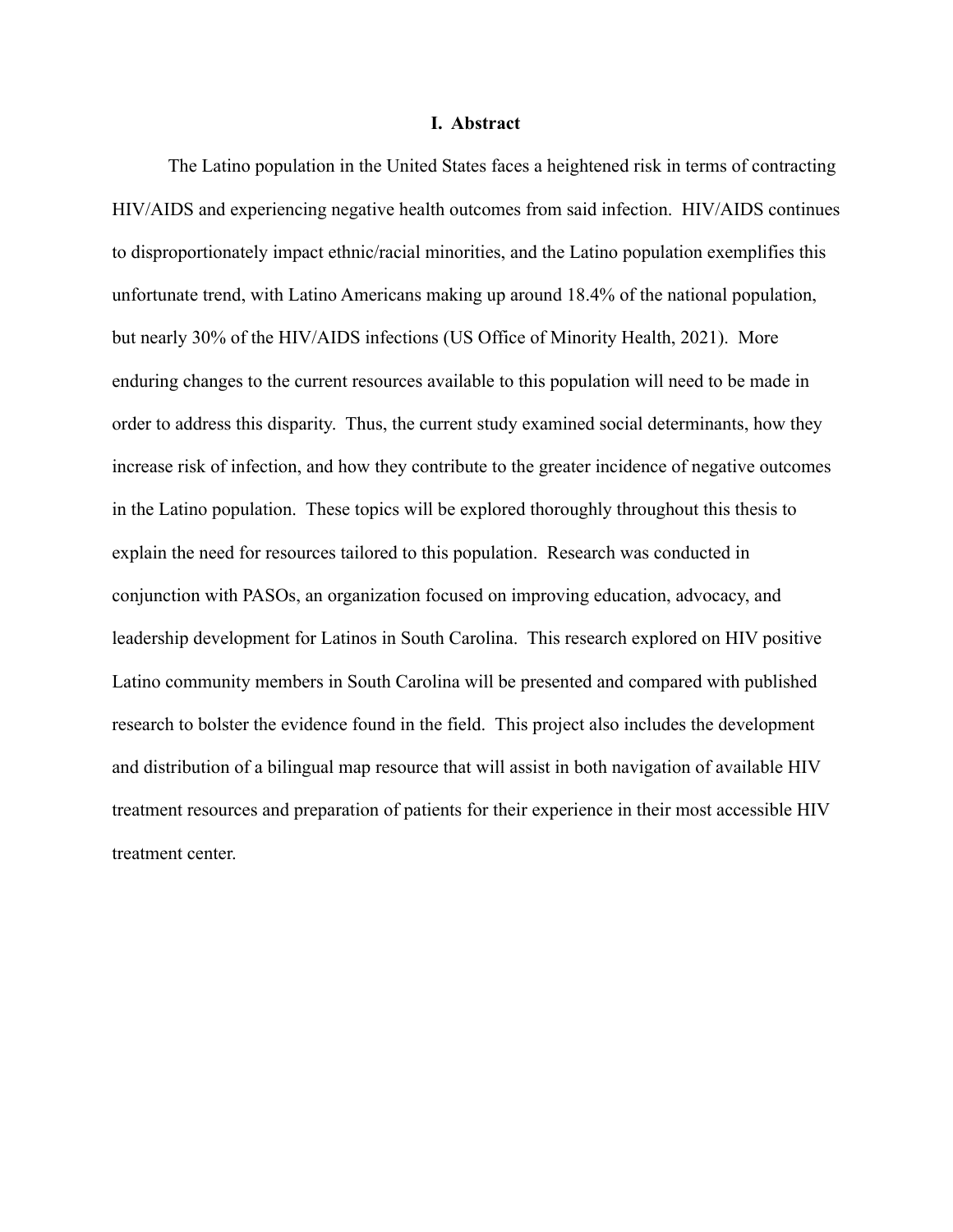## **Table of Contents**

| I. Abstract                                                          | $\overline{2}$          |
|----------------------------------------------------------------------|-------------------------|
| <b>II.</b> Introduction                                              | $\overline{\mathbf{4}}$ |
| <b>III. Methods</b>                                                  | 7                       |
| IV: Part I: Exploring HIV Treatment Disparities for Latino Patients  | 10                      |
| V: Part II: Bilingual Map of HIV Treatment Centers in South Carolina | 14                      |
| <b>VI: Major Findings</b>                                            | 16                      |
| <b>VII: Limitations</b>                                              | 21                      |
| <b>VIII: Recommendations</b>                                         | 21                      |
| <b>IX: Works Cited</b>                                               | 22                      |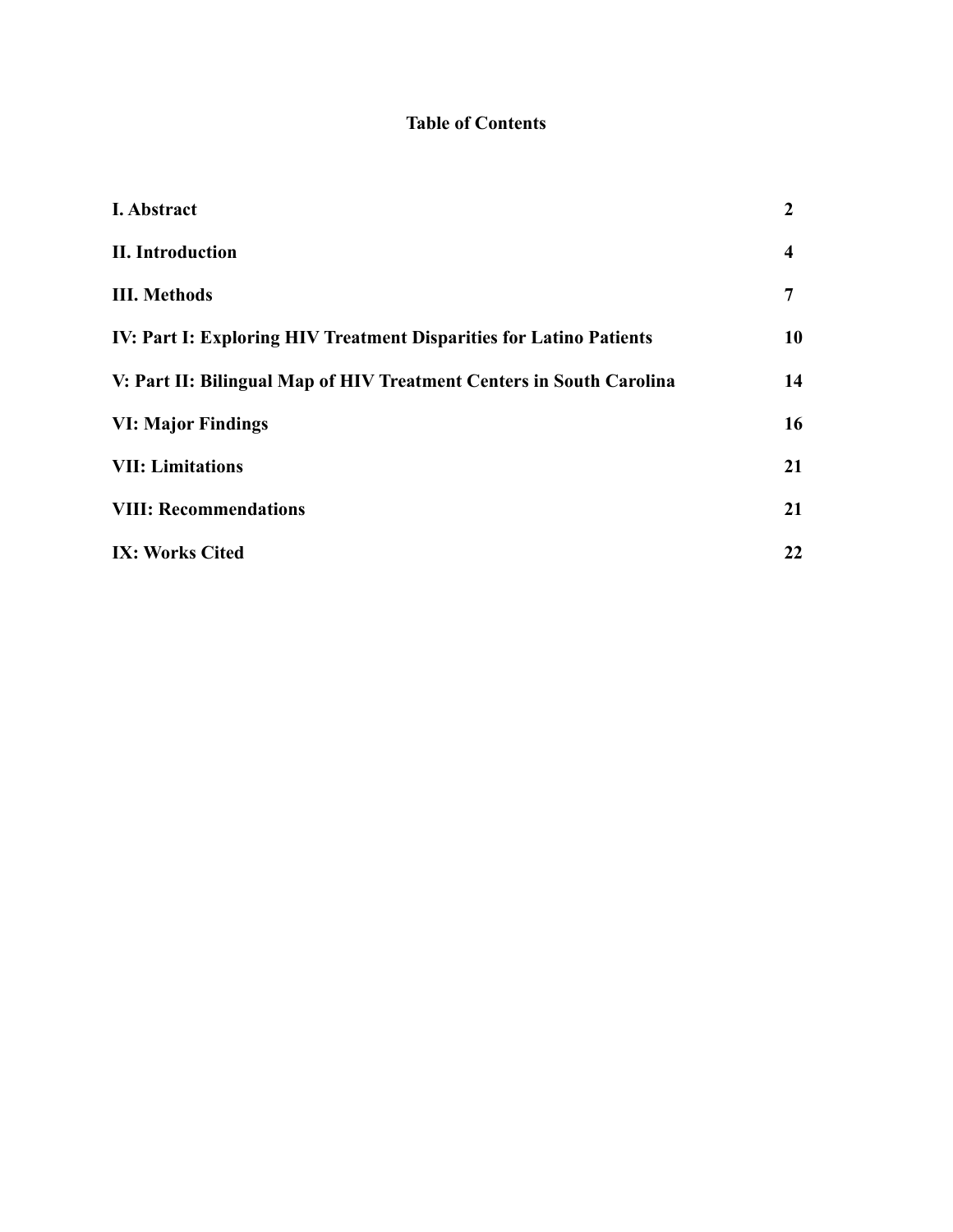#### **II. Introduction**

Human immunodeficiency virus (HIV) treatment and care should be initiated immediately upon a positive diagnosis and continue throughout the rest of the patient's life (Hall, et al., 2013). Antiretroviral treatments and case management provides ongoing access to care as well as viral suppression, which lowers the risk of HIV transmission (Carey, et al., 2019). In order to effectively manage HIV treatment for HIV positive patients, such patients must be referred to and continue to participate in care and treatment. HIV positive status is a heavy burden to bear, but with proper treatment and care, it can be managed.

Different cultural backgrounds may impact the weight of this burden as such backgrounds may affect an individual's access to quality treatment and care (Hall, et al., 2013). In HIV positive Latinos, these barriers to accessing treatment may include stigma, language barriers, citizenship status, cost, and numerous other factors, some of which will be explored throughout this thesis.

The South Carolina Department of Health and Environmental Control (SCDHEC) reports that in 2018, Latinos represented 6% of the population in South Carolina (SC) and accounted for 5% of people living with HIV and AIDS, acquired immunodeficiency syndrome (PLWHA). It is important that HIV care teams follow the Center for Disease and Control and Prevention's (CDC) HIV Continuum of Care guidelines when treating PLWHA to ensure that everyone receives equitable care. The HIV Continuum of Care's steps include diagnosis of HIV infection, linkage to HIV care, receipt of HIV care, retention in care, and achievement and maintenance of viral suppression (HIV.gov, 2020). When looking at the 2018 numbers of PLWHA engaged in the steps of the HIV Continuum of Care in SC, however, the percentage of Latinos (54% received any care; 42% retained continuous care; and, only 48% had viral suppression) as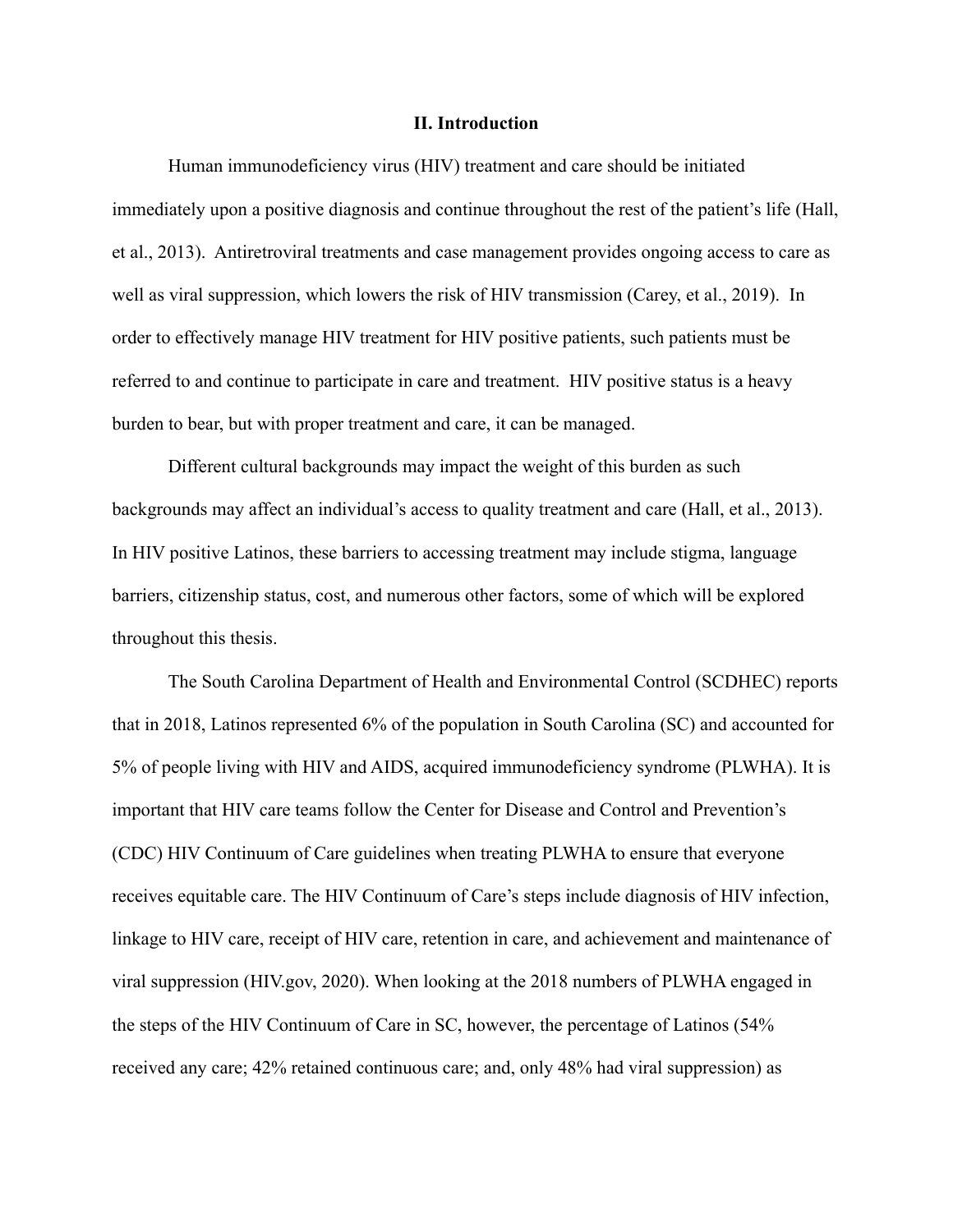opposed to their White (67%, 52% and 61%, respectively) and African American (70%, 55% and 59% respectively), counterparts (SCDHEC, 2019) was shockingly low. This research looked at: 1) providing tailored resources that address barriers to accessing HIV treatment for HIV positive Latinos; and 2) advising SC HIV treatment providers on how to best serve this target population. The study consisted of analyzing qualitative data from two focus groups, one with HIV positive and the other with HIV negative Latino community members. A map of HIV treatment centers in SC that offer bilingual services and Spanish materials was developed from this data.

When considering factors that impact access to quality healthcare, the importance of patient-provider communication cannot be understated. Latino patients tend to rank much higher in terms of unmet support in healthcare than non-Hispanic or Latino, white counterparts, with much of the available research connecting many of these disparities to a lack of adequate patient-provider communication (Moreno et al., 2018). The Latino Commission on AIDS most recent report reveals, "Care for HIV-positive Latino clients is keeping up with demand, but bilingual/bicultural employees remain scarce in the state of South Carolina (Latino Commission on AIDS, n.d.). It is also important to note that Latinos have a high level of mistrust in health care systems which can result in the decision to forgo clinical visits and/or choose not to adhere to medical regimens (Division of HIV/AIDS Prevention, National Center for HIV/AIDS, Viral Hepatitis, STTD, and TB Prevention, 2020).

With the availability of a bilingual map resource, patients will be more prepared for their visit with providers and more knowledgeable on what services will be in use (virtual interpreting, on-site interpreters, bilingual providers) during their visit to a clinic to receive treatment. The research and development of this resource is aimed at improving patient preparedness for patient-provider interaction in order to eliminate this as a determinant that may be influencing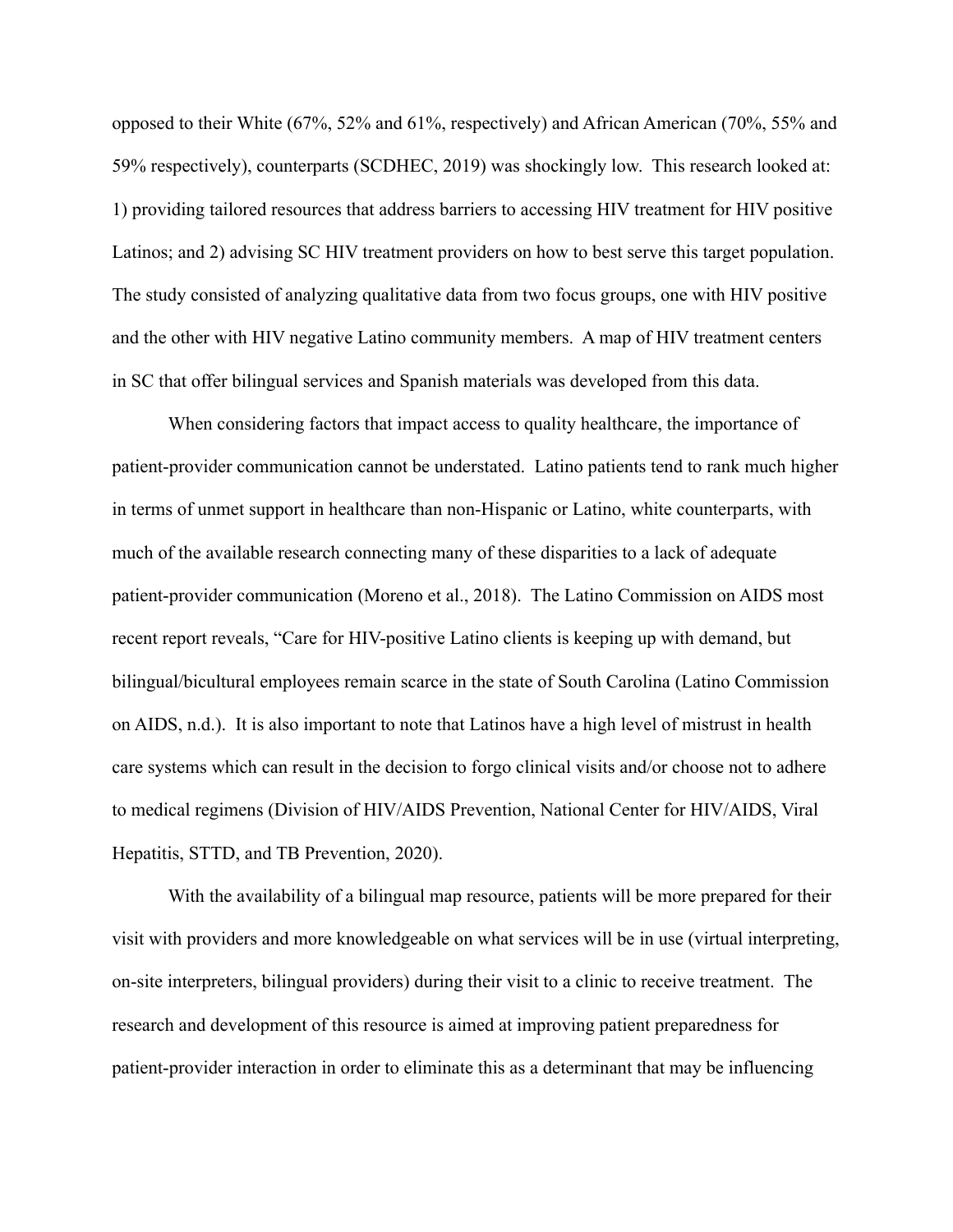the disparities in perception of care and retention in care among the HIV-positive Latino patient population.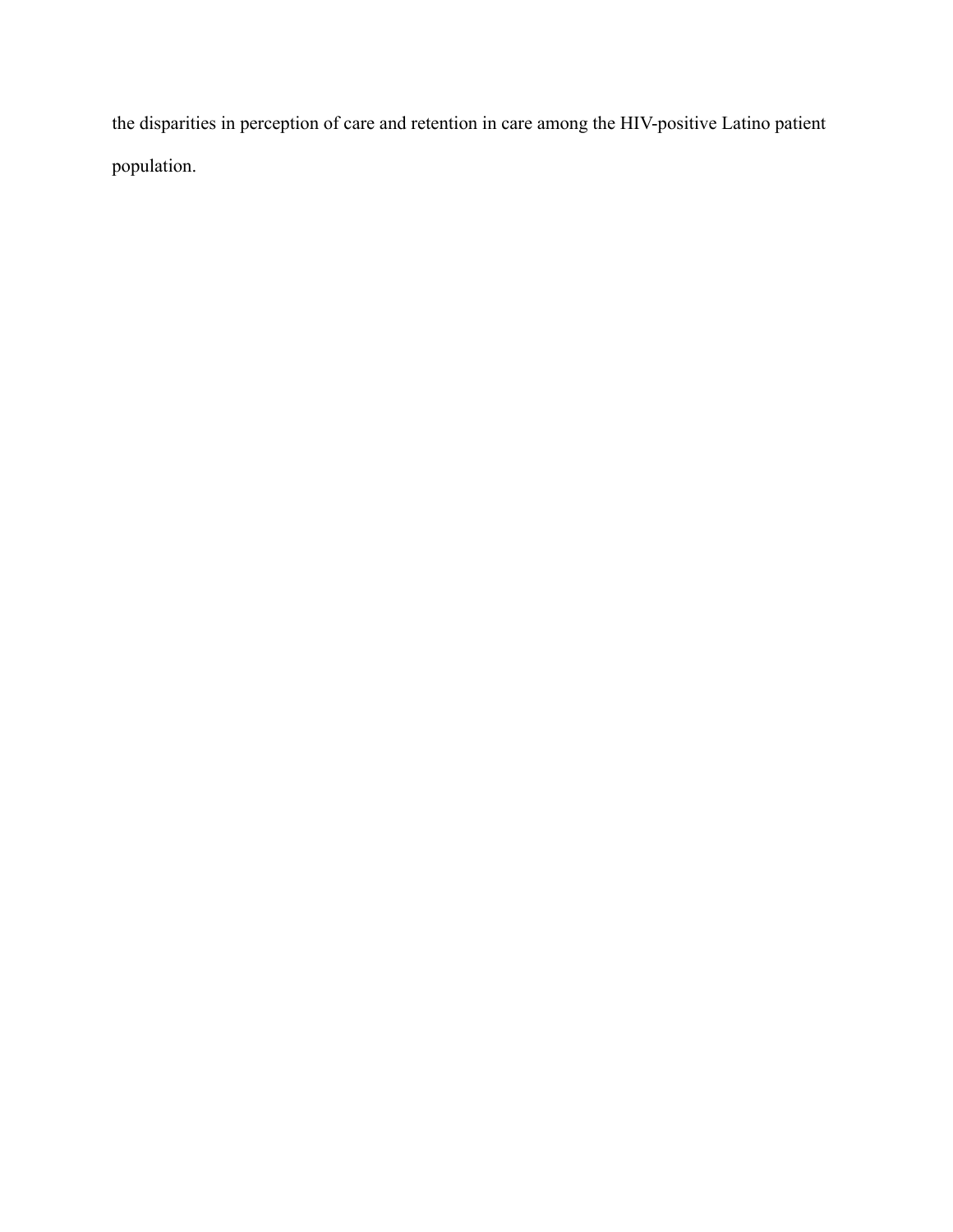#### **III. Methods**

The team at PASOs began by conducting provider interviews via telephone to assess interviewees' perception of HIV and AIDS treatment and Care for Latino PLWHA in their facility. Seven individual interviews were conducted with healthcare providers at different HIV treatment facilities across the state. These interviews were used to develop questions to be used in focus groups containing HIV positive Latinos and members of the Latino community in SC.

PASOs bilingual/bicultural staff collaborated with various stakeholders and HIV prevention and treatment organizations and agencies throughout the state to recruit eligible participants. Emails to stakeholders, English and Spanish recruitment flyers, and the snowball techniques were all used to find eligible participants. Interested Latinos were provided contact information to a bilingual/bicultural doctoral student for enrollment purposes. Recruitment and communication efforts with stakeholders and HIV organizations was particularly challenging because of the COVID19 (Coronavirus associated with SARS-CoV-2) lockdown occurring locally and nationally. The 7 PM July 15, 2020 virtual focus group began 10 minutes late due to technology issues some participants had logging into the web link. Five HIV + Latinx currently in care participated in the virtual focus group, in which two individuals joined the group between 20-30 minutes late.

The focus group lasted approximately 75 minutes. The doctoral student collected participant demographics during the enrollment period via telephone. For confidentiality purposes, respondents were told they could use a "fake" name if preferred. Three of the four chose to be called a different name. The focus group took place virtually and no cameras were used by anyone. Five project workers (two bilingual/bicultural Arnold School of Public Health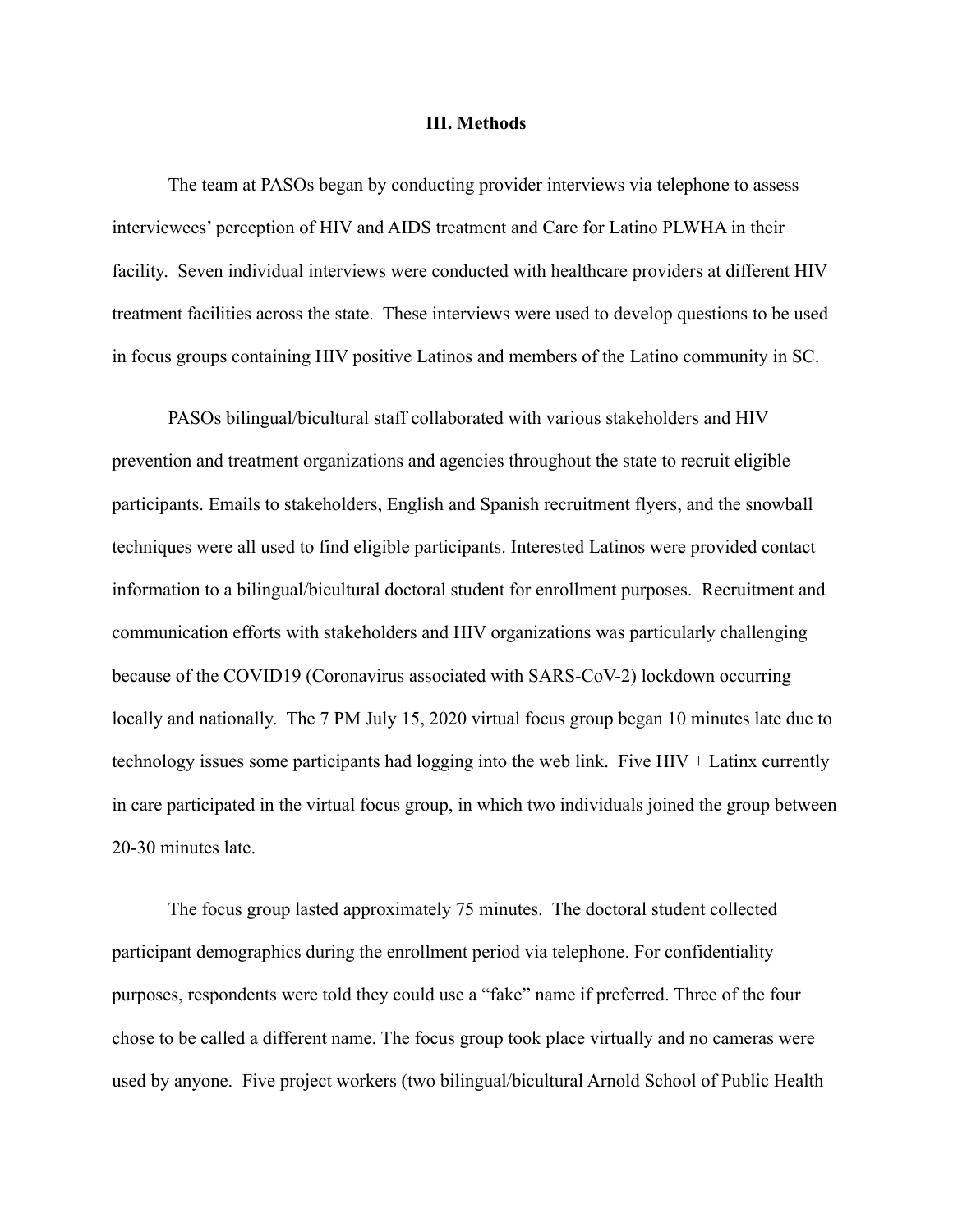faculties, a PASOs staff person, a doctoral student, and an undergraduate student) took part in the focus group to ensure participants were appropriately logged in, assist with any technical issues, to facilitate the focus group, and to take notes. Three of the five project workers took notes in both Spanish and English. The focus group was recorded with permission from the responders. Each participant was emailed a \$50 Visa gift card as compensation for taking part in the focus group. The respondents were asked a series of 10 open-ended questions to gather information on their perception of the HIV care and treatment services they are currently receiving. Ultimately, only 5 HIV positive Latinos and 9 community members were recruited and interviewed for these focus groups.

The literature search for this thesis was conducted using the University of South Carolina's Thomas Cooper Library database in the months leading up to the thesis defense date, October, 2021 to April, 2022. Pubmed and Google Scholar were also used to supplement the research done via the University Database. Key search terms included: "HIV Treatment"; "HIV Treatment for Latino Patients"; "Racial Disparities in HIV Care"; "Disparities in HIV Treatment"; "Racial Differences in HIV Incidence and Outcomes"; "HIV positive Latino Patients"; "Racial Disparities in HIV Treatment Adherence"; and "Healthcare Issues Disproportionately Affecting Latino Patients". Search results were filtered to prefer English or Spanish results, the authors preferred languages. Literature was hand-picked regarding its relevance to disparities in HIV treatment for the Latino population.

In preparing for this thesis, invaluable insight was gained by attending one of several Latino Community Conversations hosted by United Way of the Midlands in order to build upon an understanding of the perceived most-pressing issues facing the Latino community in South Carolina today. The meetings consisted of Latino leaders from different parts of the state and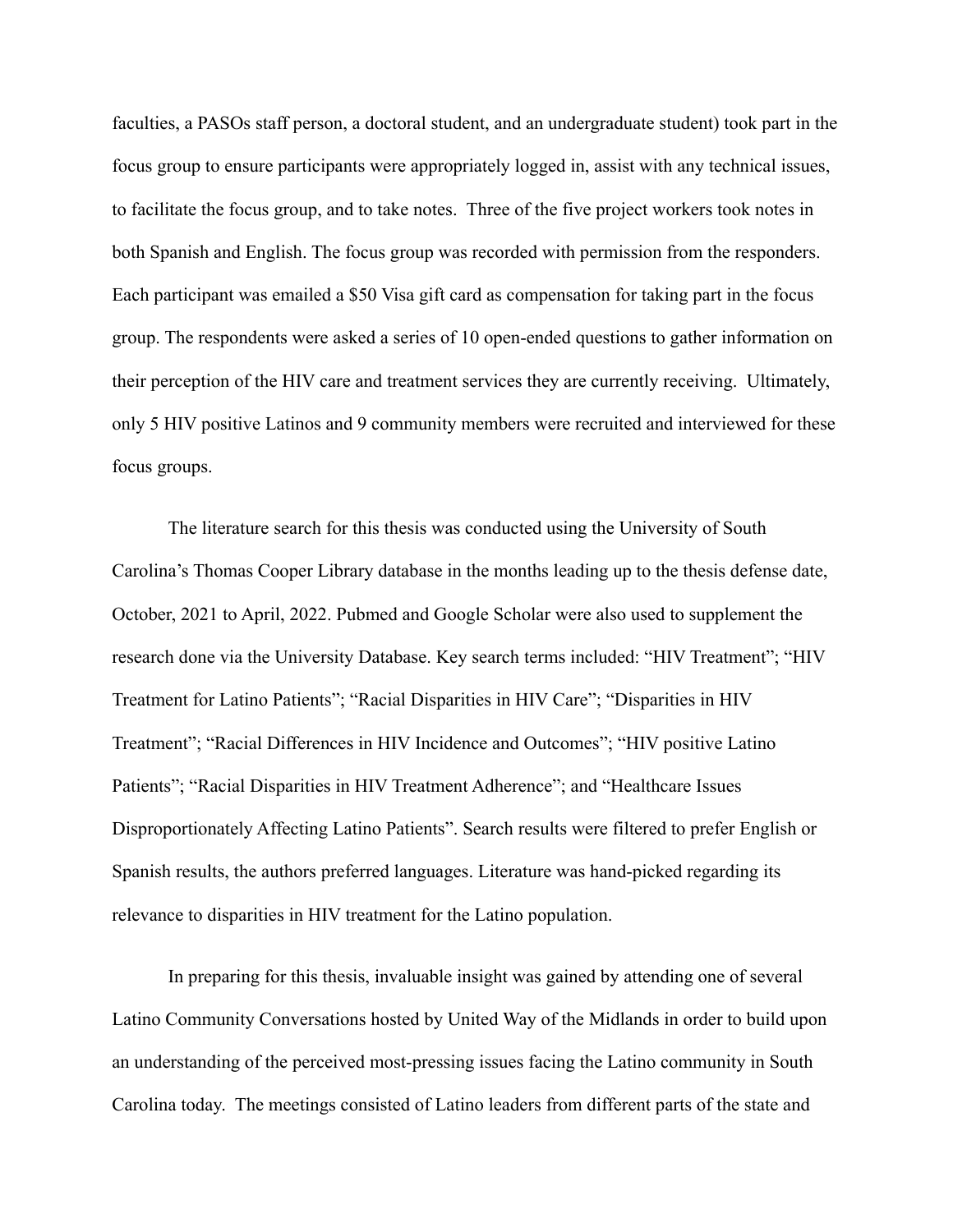different sectors of the workforce, whom are both powerful in their influence and respected greatly in the Latino community in the state. These meetings helped to shape decisions regarding necessary resources, targeted interventions, and an overall plan of action for the task of addressing the issue of disparities in HIV treatment faced by this population. For meetings that were less accessible due to location (in different parts of the state) or scheduling issues, notes from the United Way of the Midlands Executive Board were provided for review in order to incorporate any new or different information into formulating a plan for resource building.

In order to construct the bilingual map, the interactive maps available on the SCDHEC website were utilized and filtered to show all of the facilities in the state that currently offer HIV treatment and care, and a list with contact information for such facilities was created. This list was utilized to formulate three guiding questions: 1. "Do you have bilingual staff or available translation services?"; 2. "Do you carry and distribute information in Spanish regarding the patient's condition and treatment plan?"; 3. "Do you consider yourself to be flexible and understanding of cultural differences that may impact the treatment of Latino patients?" These questions were asked of the facilities and the responses were recorded and analyzed in order to construct a map of locations, color coded to indicate which, if any, of these resources they possess and utilize when treating Latino patients.

The map was constructed using the arcGIS system made available through the University of South Carolina's Thomas Cooper Library. The map was then printed and distributed using the University of South Carolina's Honors College Senior Thesis Grant funding. Distribution centers included an online platform containing information for Latino patients, treatment centers, churches, PASOs, and other Latino community centers in South Carolina.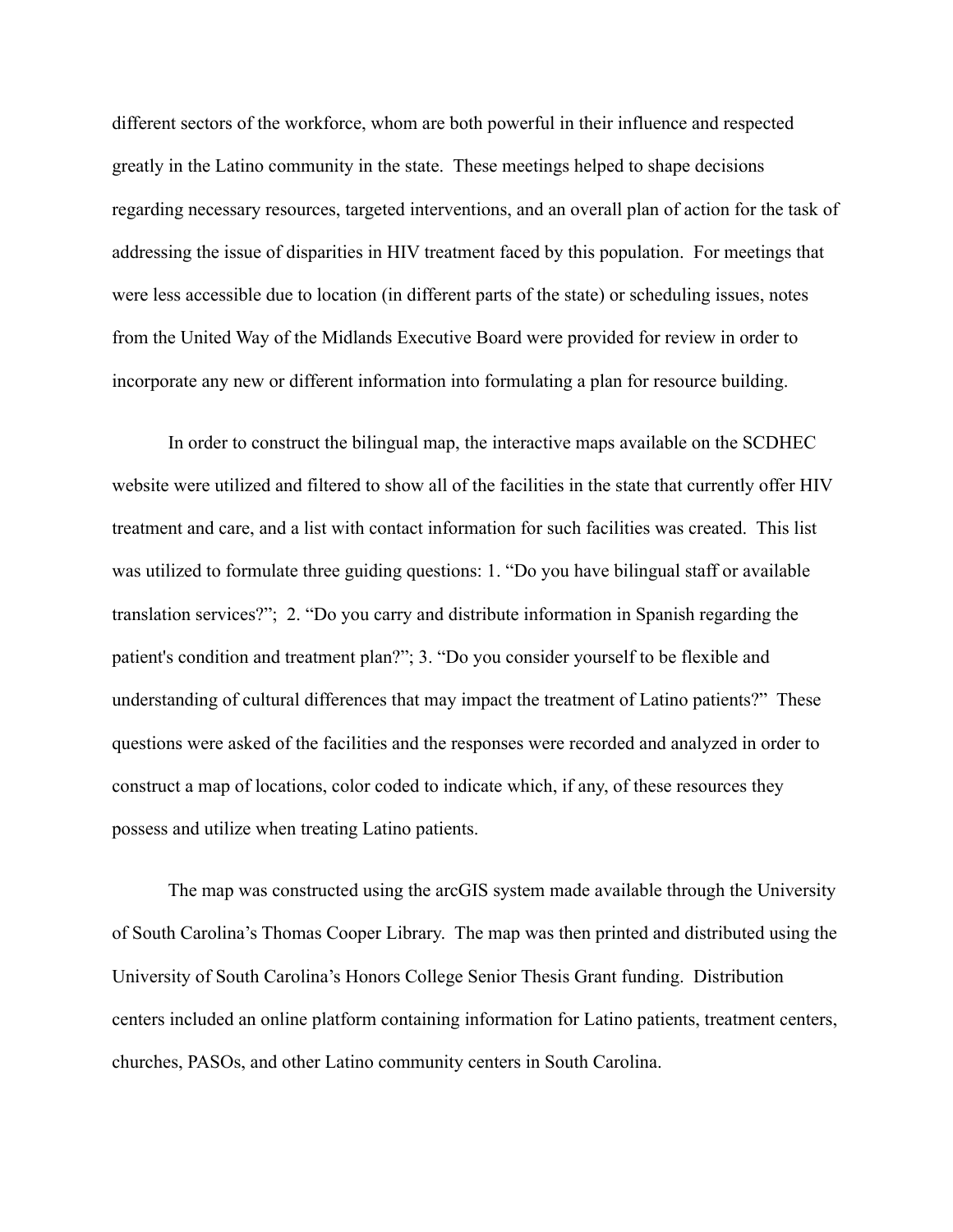#### **IV: Part I: Exploring HIV Treatment Disparities for Latino Patients**

HIV/AIDS imposes an appreciable toll on racial and ethnic minorities and disadvantaged populations in the United States. In particular, American Latinos have been disproportionately affected by HIV/AIDS due to a unique set of cultural and social determinants. Although Latinos compose about 18.4% of the national population, this population accounted for an estimated 30% of cases of HIV/AIDS nationwide in the year 2019 (US Office of Minority Health, 2021). According to the CDC, only 84% of Latinos suffering from HIV/AIDS have been diagnosed, and only about 49% are retained in care (CDC, 2018). Too few Latinos are being diagnosed with HIV/AIDS and among those diagnosed, a shocking number have not adhered to treatment for various reasons. This thesis intends to explore and expose the determinants of these treatment disparities in an effort to educate and advance the path to defeating any barriers to receiving or continuing care for these patients.

It would be an inadequate review of the determinants facing this priority population if this thesis failed to address the factors that make Latinos more susceptible to contracting HIV/AIDS than their non-Latino white counterparts. Although the existence of social determinants for poorer health outcomes including low education and high rates of poverty in the Latin American population cannot be denied, Latinos tend to have surprisingly good health profiles. This inconsistency is often referred to as the Latino health paradox, but in the case of HIV infection, the trend fails to persist, evidenced by the fact that Latinos make up around 20% of the cases of HIV/AIDS in the United States even though they comprise less than 25% of the national population (Levison et al., 2018). Even more stunning are the statistics of poor health outcomes after Latino patients are infected when compared with the more favorable outcomes of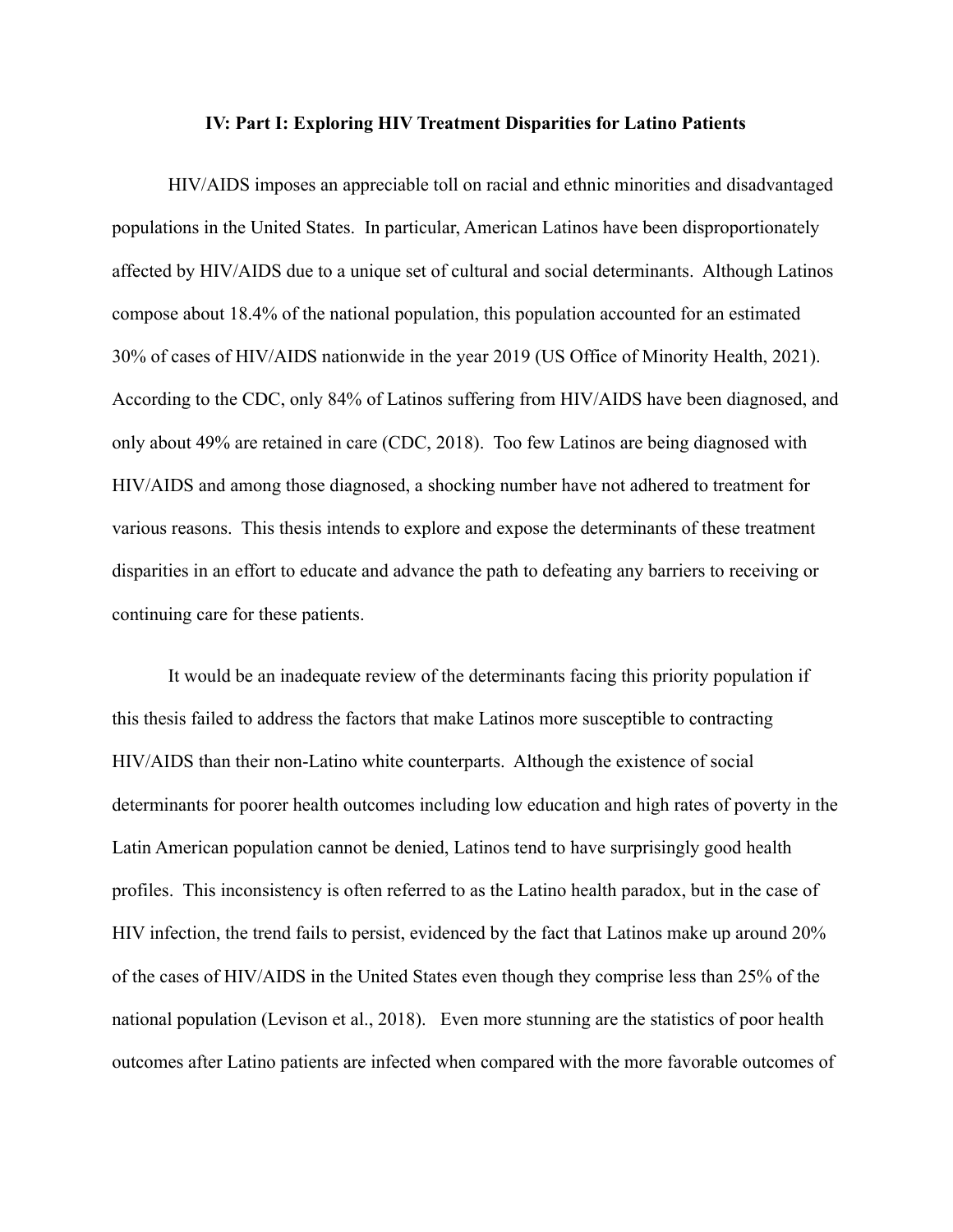their non-Latino white counterparts. These statistics highlight an unaddressed health disparity that demands further research and immediate intervention.

Once a Latino becomes infected with HIV, the first step to treating the illness is receiving a diagnostic test. Lower diagnostic testing rates persist among married Latinos especially. Familismo (or family pride) can often cause reluctance toward admission of sexual maladies or sexually transmitted infections especially if the healthcare provider is of the opposite gender or is not seen as a trusted advisor by the patient (Chong, 2002). Gender roles and attitudes, including assumed marital fidelity and anti-homosexuality, play a large role in Latino culture that make the thought of a positive HIV diagnosis and its associated stigma extremely frightening for this population. A portion of this barrier to care relates to health insurance coverage, with Latinos being the largest uninsured racial or ethnic group at 17%. Composing a significant part of new HIV infections in this community are immigrants, but HIV testing in Immigration and Customs Enforcement health centers tends to focus on symptoms rather than routine HIV testing in disagreement with CDC recommendations (Levison et al., 2018).

After the diagnosis has been assigned, patients are susceptible to delay in pursuing treatment and outpatient care for their illness. Many Latinos are anxious about the disclosure of their sexuality, infidelity, and their infection to family members and partners. Although this first step toward receiving care is difficult, research has shown that many Latinos express interest in receiving treatment before subsequently discontinuing their treatment program.

There have been many proposed determinants attempting to explain this lack of adherence to treatment among Latinos, but perhaps the most frequently encountered in research is the low health literacy of this general population. Failing to adhere seems to result from a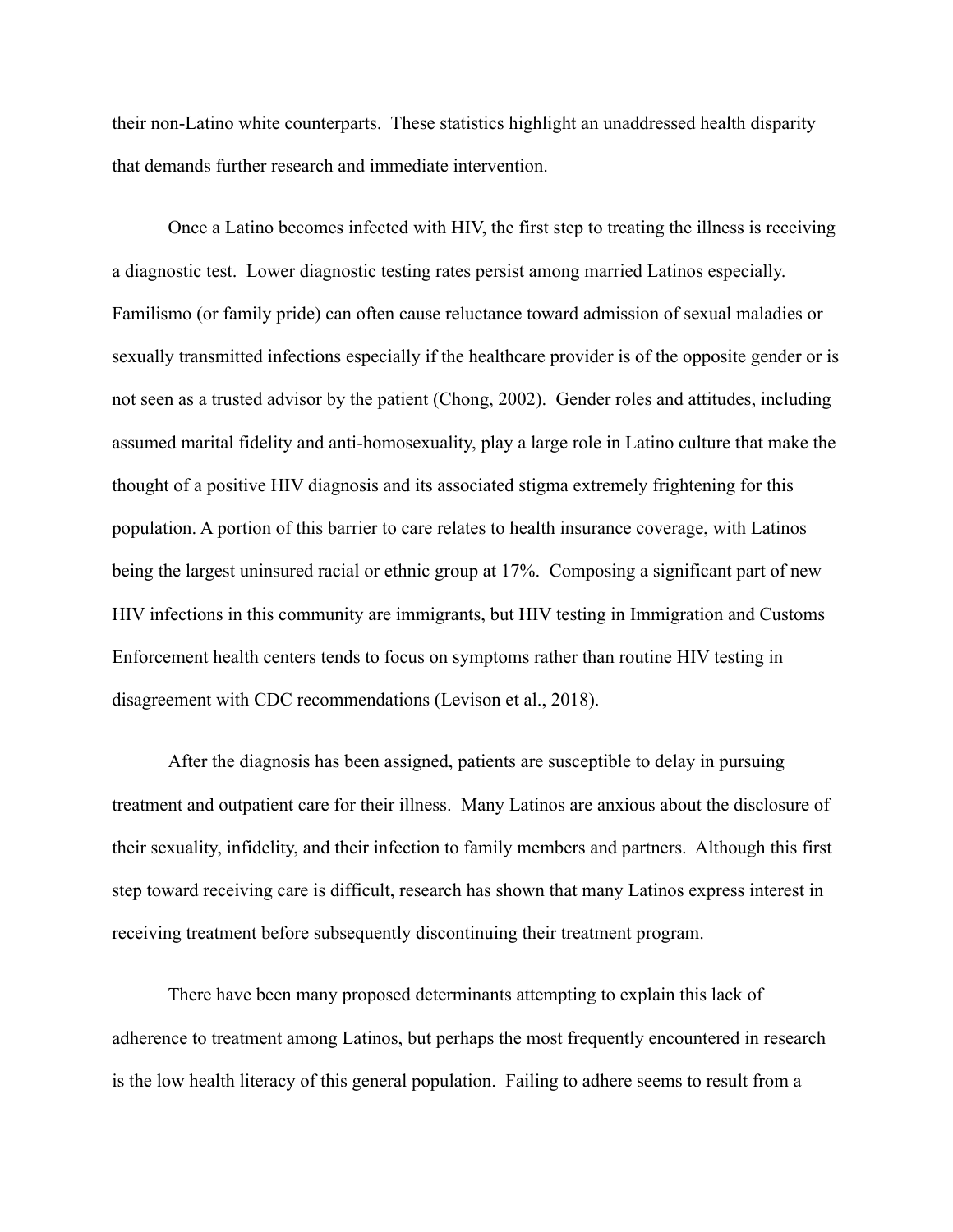broad range of issues, ranging from forgetfulness to feeling ill or depressed (Kalichman et al., 1999). All of these factors, however, seem to correlate with a low health literacy and understanding of the importance of available antiretroviral drugs and therapies. Patients that lack an understanding of the significance of adhering to treatment are less likely to be retained and much more likely to experience a sense of hopelessness in relation to their diagnosis. Some of this low health literacy may be due, in part, to a language barrier for Latino patients whose primary language is Spanish. Another proposed explanation is the cultural difference from typical Hispanic/Latino paternalistic care and the more independent and choice-based care found in the United States.

Latino patients are also accustomed to having ample time to familiarize themselves with their healthcare providers in order to establish rapport and a comfortable speaking environment in which they can share their personal health matters (Chong, 2002). Additionally, a portion of this population that have recently immigrated is accustomed to lengthy and personalized meetings with their providers to discuss the factors in their life that they believe may be contributing to their illness. The fast-paced, commercialized healthcare system in the United States imposes strict consideration of schedules, abbreviated medical visits, and the ever-climbing cost of healthcare and pharmaceuticals on Latinos, especially harming those who have not yet learned to navigate these services.

Many Latino communities in South Carolina are traditionally underserved and often face conditions that perpetuate a low socioeconomic status. Lower socioeconomic status is associated with lower health literacy, meaning less understanding of medical terminology and practices, cultivating patients that cannot advocate for themselves in medical settings. If proper care is not taken to ensure that the patient understands the gravity of the diagnosis and the vitality of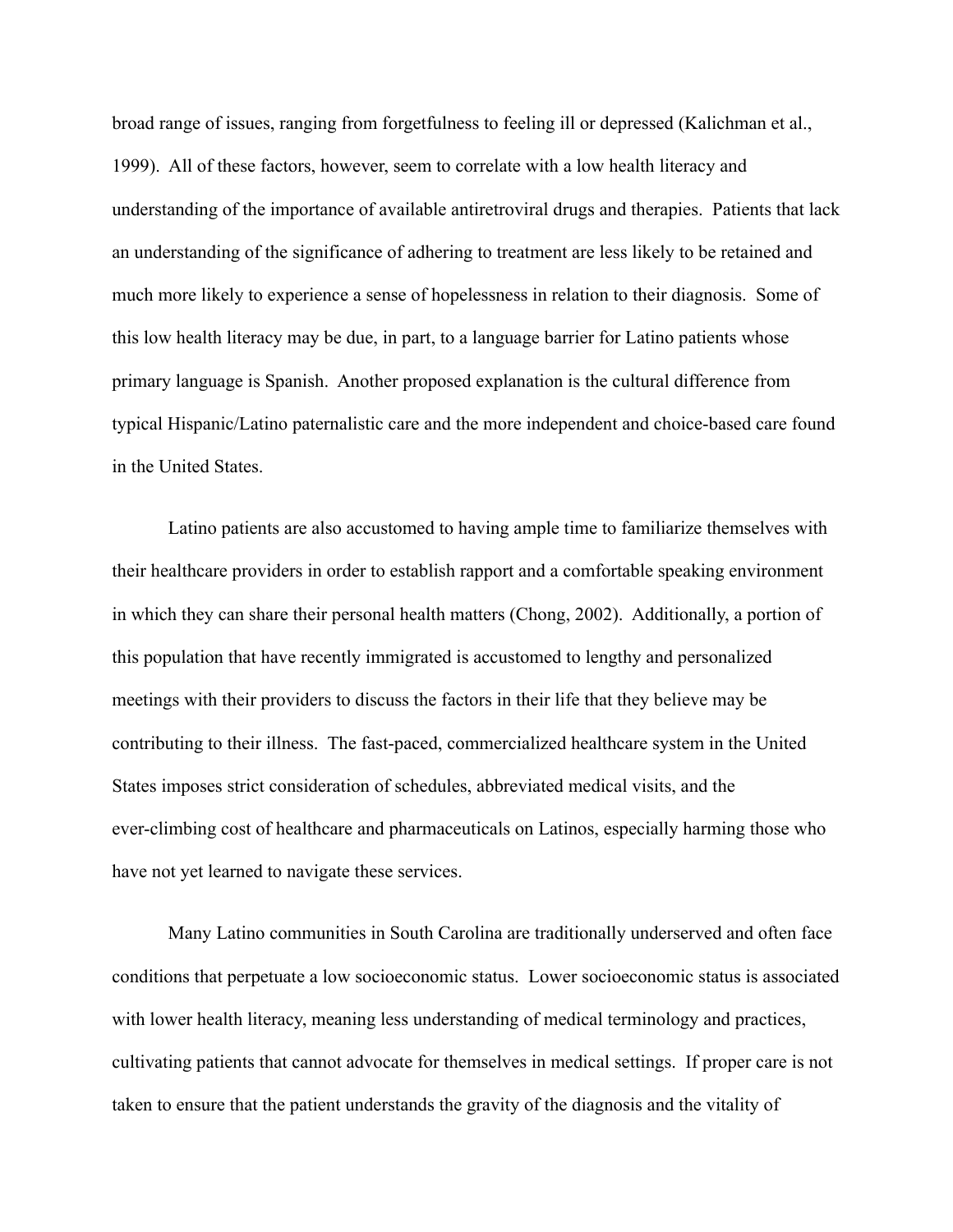treatment, it follows that patients will continue to prematurely halt pursuit of care. For this reason, South Carolina needs a map - accessible both online and at community centers - that will present the locations for treatment and indicate the different services which they offer so that patients can proceed to receive treatment with accurate expectations of what the clinical interaction will or will not involve.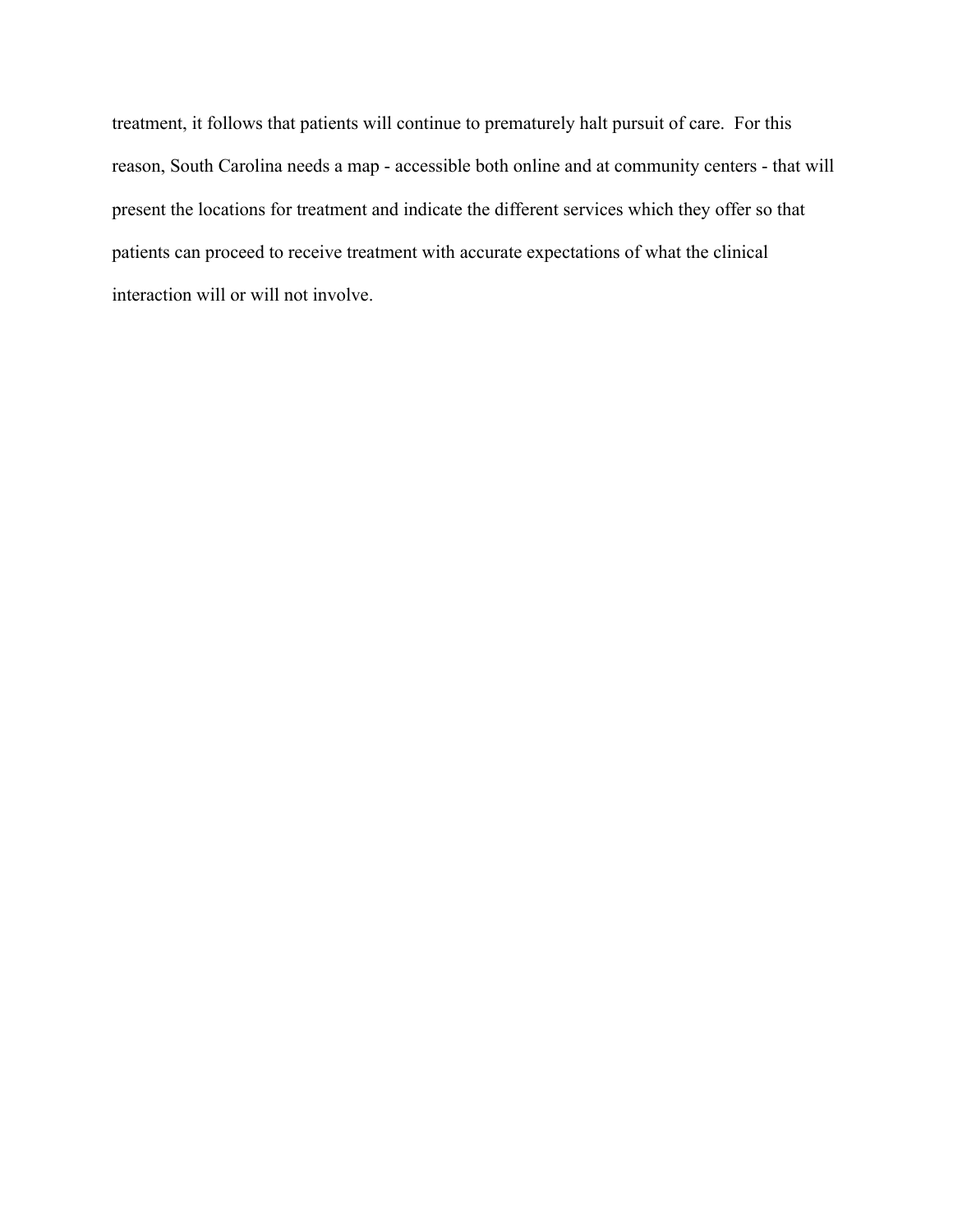#### HIV Care Providers in South Carolina MGC Medical Affinates<br>- North Grove Affinit Health<br>Center Fayetteville  $\boxed{24}$ AID Upstate. CareSouth Carolina Care Innovations<br>- Society Hill HopeHealth Upper Savannah<br>Care Services Sandhills Medical Foundation - Lugoff Lexington Medical Spe sts Lowcountry<br>Infectious Diseases **Tandem Health**  $\overline{v}$ HopeHealth-Aiken HopeHealth -Orangeburg 402 Lowcountry<br>Health Care  $\ddot{\mathbf{e}}$ Systems  $\boxed{m}$ Palmetto Communi<br>Care, Truesdale<br>Medical Center Modical Resources for Spanish Speaking Patients Center  $\epsilon > 3$ Estill Medical Center Elijah Washington  $\cdot$  2 Medical Center dical C La mayoría de los recursos  $1:2,669,398$ 19/4/2022 60 mi 15  $120 km$  $30$  $60$ o .<br>NEDNI: Earl. HERE. Qarmin, FAO, NOAA. 1<br>Hiftsdors, and the GIS User Community

### **V: Part II: Bilingual Map of HIV Treatment Centers in South Carolina (English)**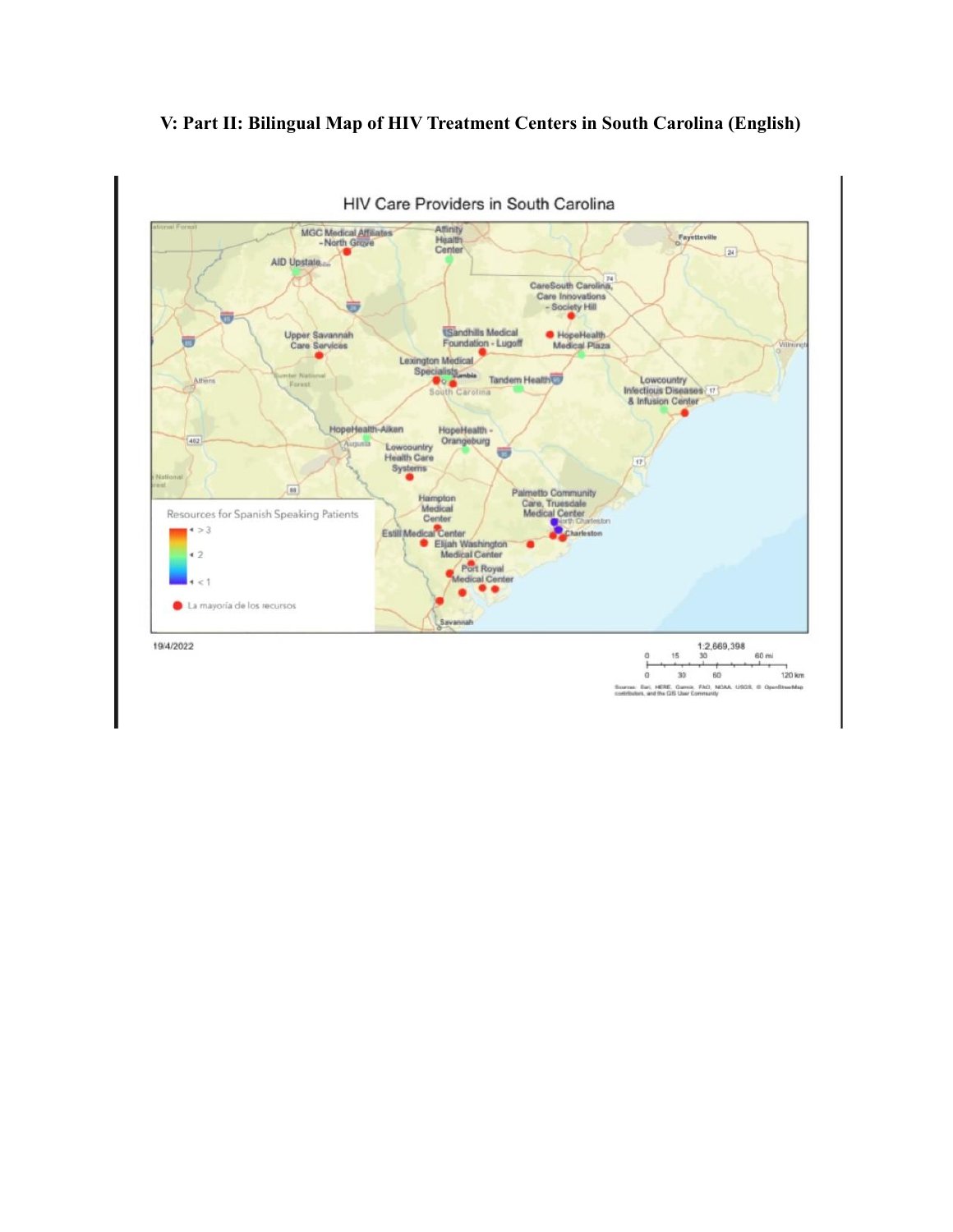

### **V: Part II: Bilingual Map of HIV Treatment Centers in South Carolina (Español)**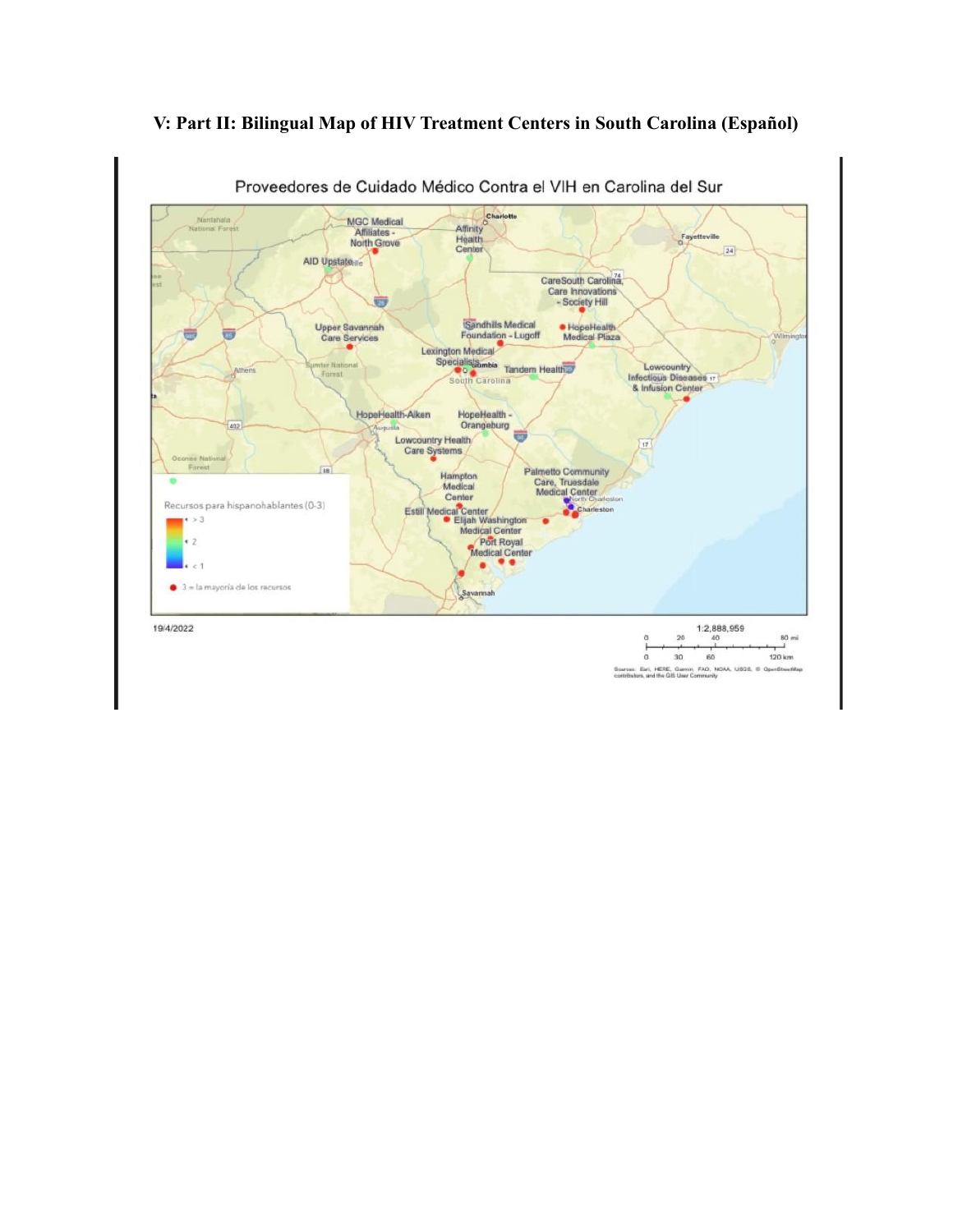#### **VI: Major Findings**

The focus group consisted of 5 total participants comprised of four males and one female. The average age of the participants was 47, with the youngest being 33 years old and the oldest 68. Two of the participants were from Mexico and the other three came from Colombia, Puerto Rico, and Venezuela. Two are currently living in Columbia, while each of the others reported living in Simpsonville, Gaston, and Greenville. All participants acknowledged at least 11-14 years of school completion with the exception of one responder who completed 18 years. Lastly, the average age of HIV diagnosis was found to be 15 with the lowest being 6 years and the oldest, 26.

There are four themes that emerged from the focus group: I came here for health and a better life; HIV means death; I am not sure what HIV care and treatment services mean; and, South Carolina lacks HIV resources for Latino communities. While many may seem self-explanatory, all are deserving of greater detail.

Many factors in Latin America contribute to the difficulty of HIV prevention, treatment, and care for citizens. Stigma, social, economic and cultural factors can create barriers and mistrust of the healthcare system provided in those countries. The participants who moved to the United States (US) acknowledged that the political, social, and economic factors in their countries made it difficult for them to survive there, especially with an HIV diagnosis. One responder stated:

*"… la situación política de mi país. Le negaron la ayuda y los medicamentos. Cosas manejadas por militares, pedían cosas que no eran válidas como hablar bien del gobierno, ser de un partido político para recibir tratamiento."*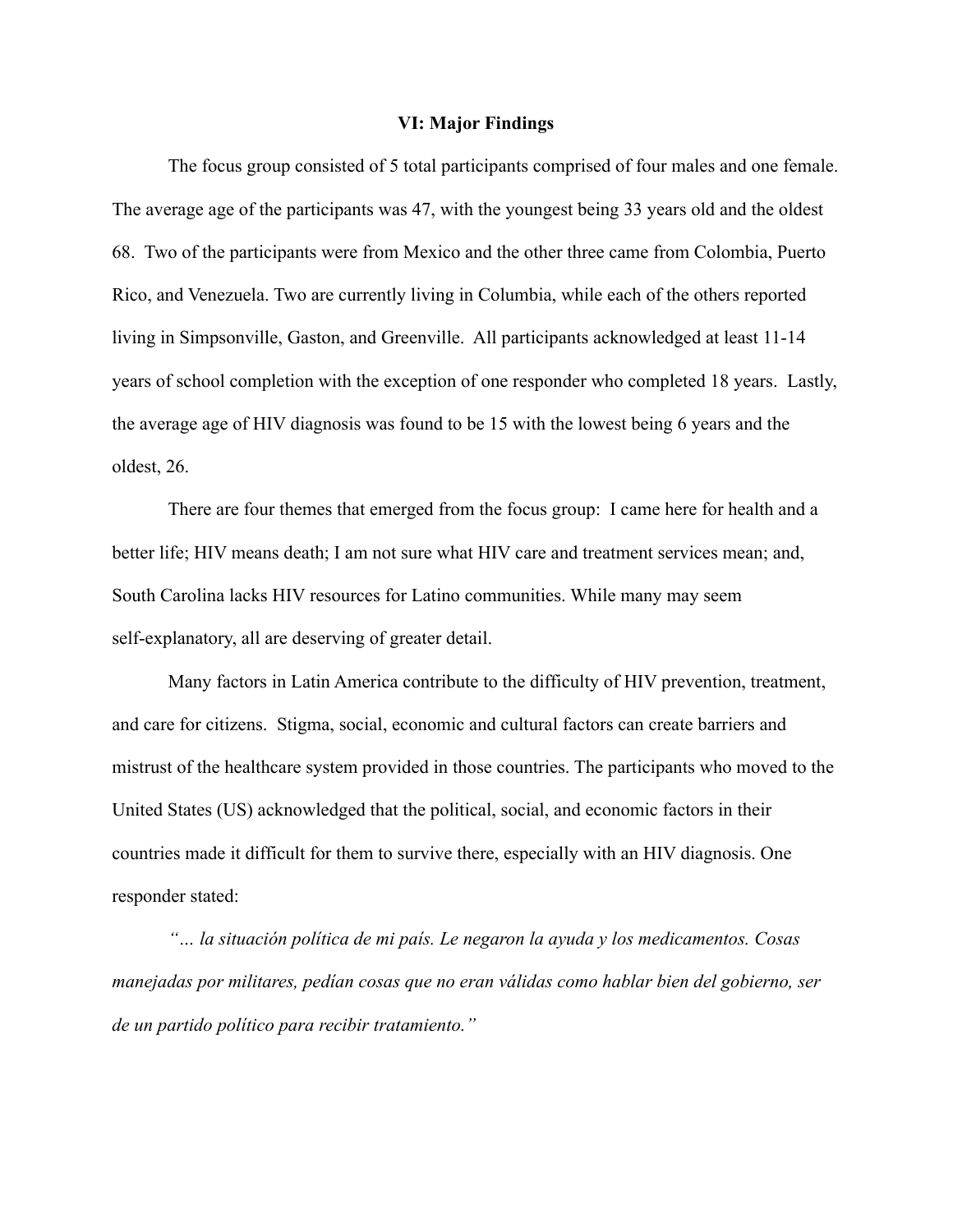English translation: "…the political situation in my country. They deny help and medications. Things are handled by the military, they ask things that are not doable like speak well about the government, be part of the current political group to receive treatment."

Although another Latino reported that his country is touted as a leader in HIV treatment, the healthcare system is far too bureaucratic as explained in his comment:

*"Vine porque la aseguradora me daba medicación por tres meses pero luego hay que validar la documentación y suspenden el tratamiento por meses. En el trabajo se enteraron y fui despedido porque la ley no protege la privacidad."*

English translation: "They found out at work and I was fired because the law does not protect one's privacy."

Participants indicated that there were major barriers that deemed it almost impossible for them to feel safe and/or accepted by the HIV system of care in their native countries. Seeking a drastic change to improve their HIV outcome and their livelihood, four of the five participants made bold moves to the US to improve their opportunities for securing a better life.

Although medical advancements related to HIV care and treatment have drastically improved the lives of many suffering a positive diagnosis, it appears Latinos still oftentimes fall prey to the misconception that an HIV+ diagnosis means death. When asked, "What were your perceptions of HIV prior to receiving a diagnosis?" every respondent used terms like:

*"Significaba muerte"* (signifies death),

*"No hay tiempo, poco tiempo"* (there is no time, little time)

*"Ya no hay oportunidad de nada"* (there is no opportunity for anything),

*"Fatalista"* (it's fatal),

*"La muerte es lo primero que se me ocurre"* (death is the first thing that comes to mind).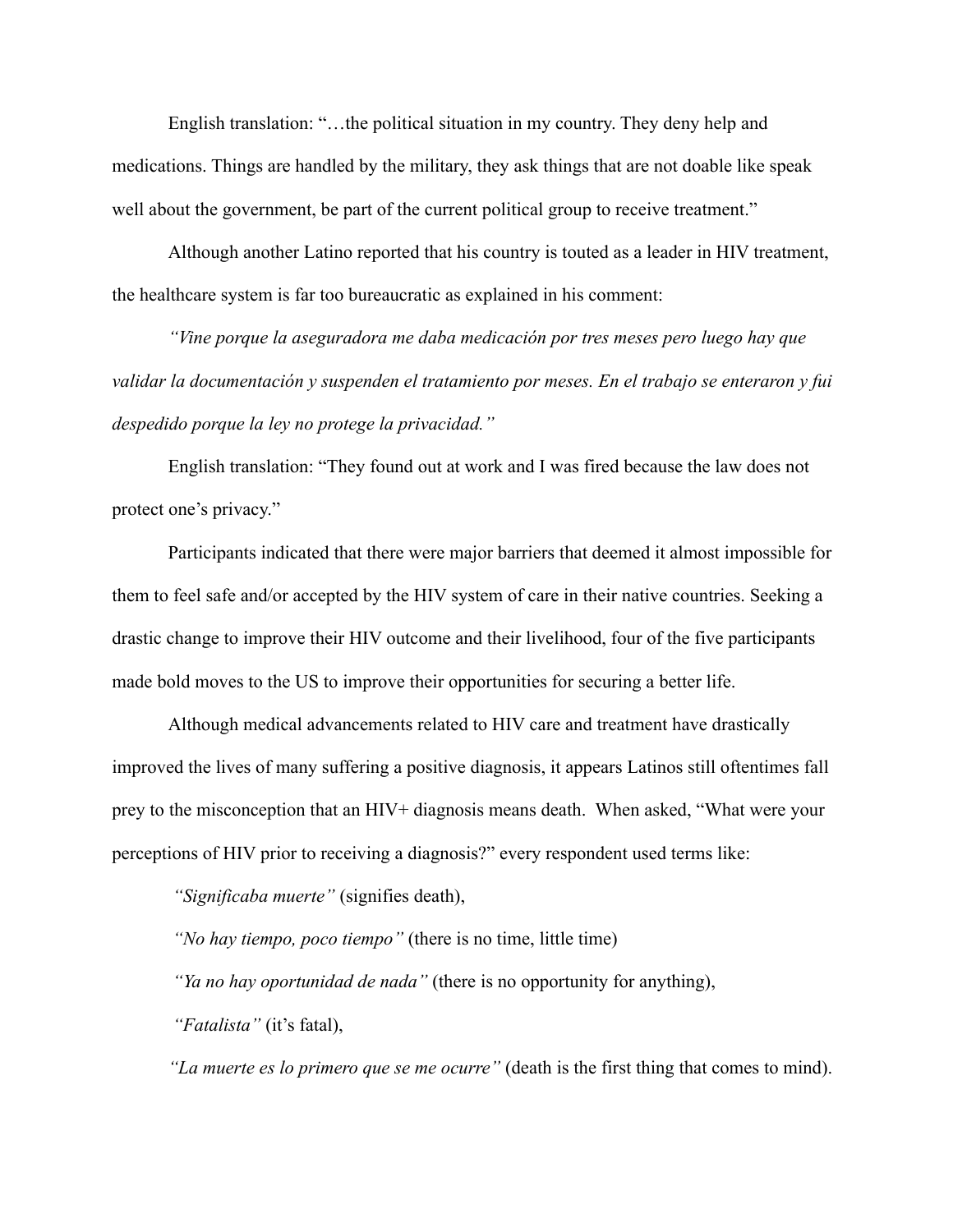Although a cure for HIV continues to elude scientists across the globe, new innovations in medicine and care have made it possible to dramatically slow the progression of the disease. In fact, many people today live with HIV, rather than die with HIV. This is not to say that people with HIV will not experience complications with the disease, but with the proper HIV care, treatment, and management plan, HIV-infected people can live full and healthy lives.

Regular and sustained HIV care and treatment, which includes initiating and maintaining antiretroviral therapy (ART), receiving ongoing and regularly scheduled care with healthcare providers, case managers, and drug counselors to address medical, mental health, substance use or structural issues is important to significantly lower one's viral load. The HIV Continuum of Care provides a conceptual framework to help guide people diagnosed with HIV through different stages of care. As previously mentioned, the steps include diagnosis, linkage to care, receipt of care, retention to care, and achievement and maintenance of viral suppression (HIV.gov, 2020).

When asked, "What does HIV-related care and treatment services mean to you?", the majority of participants responded with information characteristic of an HIV 101 health education primary prevention activity. The following are examples of how the responders described their perception of HIV-related care and treatment services:

*"No infectar a la gente"* (not to infect people)

*"Precauciones"* (take precautions)

*"Cuidarse"* (take care of yourself)

*"Usar preservativos"* (use condoms)

*"No tomar licor, ir a fiestas"* (don't drink liquor, go to parties)

*"No comparto nada con nadie"* (don't share anything with anyone)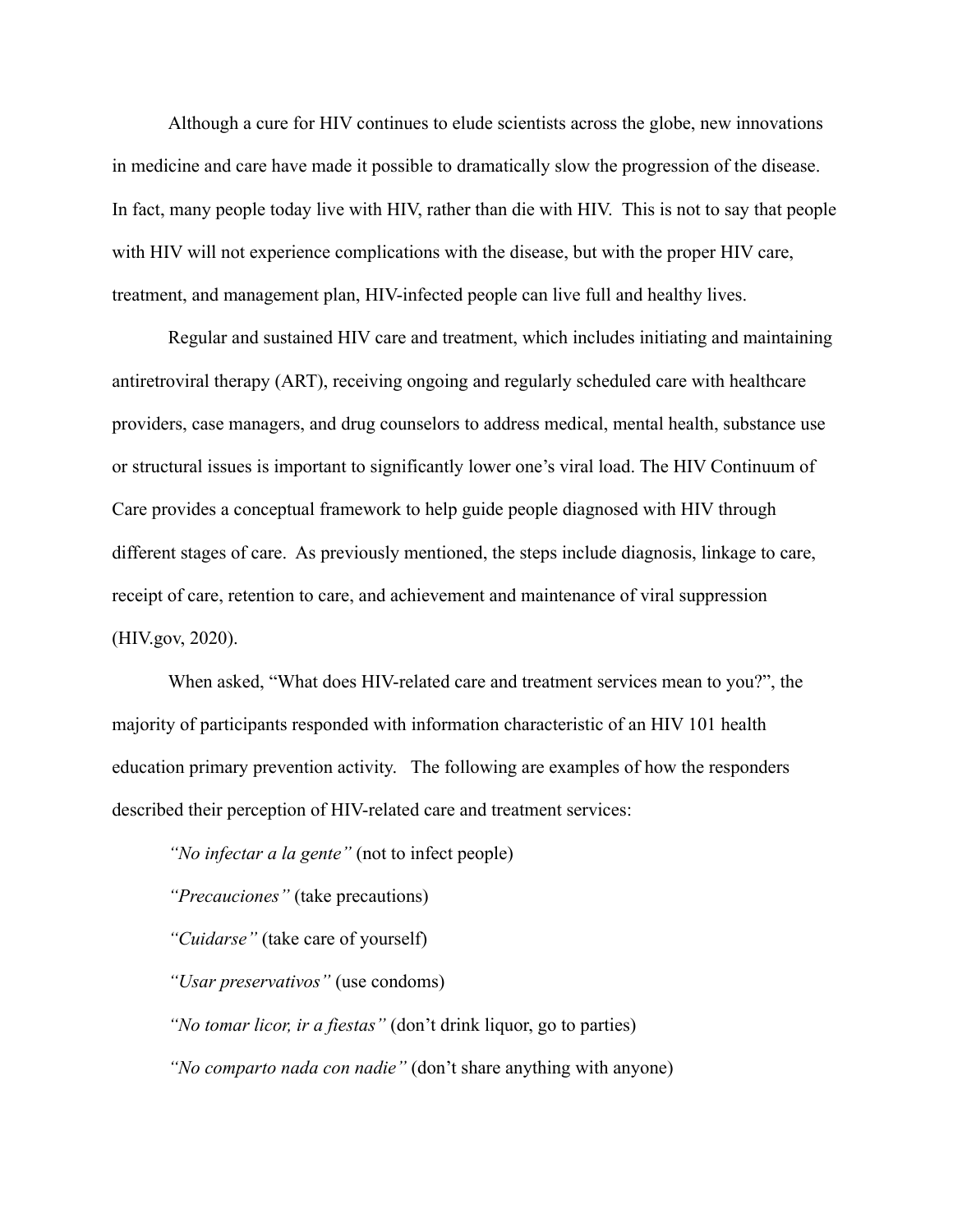These aforementioned descriptions provided by the focus group need to be considered when attempting to make strides in improving retention of care for this population. Ensuring that HIV care and treatment providers communicate what the HIV Care Continuum is and how it works will help to increase opportunities for the HIV-positive Latino population to become and remain fully engaged in their HIV care and treatment. It is important for those who are HIV-positive to understand that they must seek and remain in care, a task that can be difficult considering a language barrier to care.

Lastly, South Carolina Lacks HIV Resources for Latino Communities. An unsurprising but disappointing finding to most residents and professionals in South Carolina, the state remains inadequately prepared to provide quality or equitable public health and emergency preparedness services to Spanish-speaking residents. This fact grows more negatively impactful as the growth of this population in the state continues. For the HIV-positive Latino group, lack of Spanish-friendly HIV resources was mentioned by all focus group representatives. As one participant stated:

*"Tengo una preocupación…en SC para las personas Hispanas es muy limitado, sino que hay una barrera, pero hace falta una persona que ayuda a los Latinos. Hace falta asesoría legal"*

English Translation: I am worried…things are very limited for the Hispanic people in SC, there is a barrier because there is no one who can help Latinos. There is no one to provide legal advice.

Other participants added:

*"Hacen falta recursos"* (resources are needed).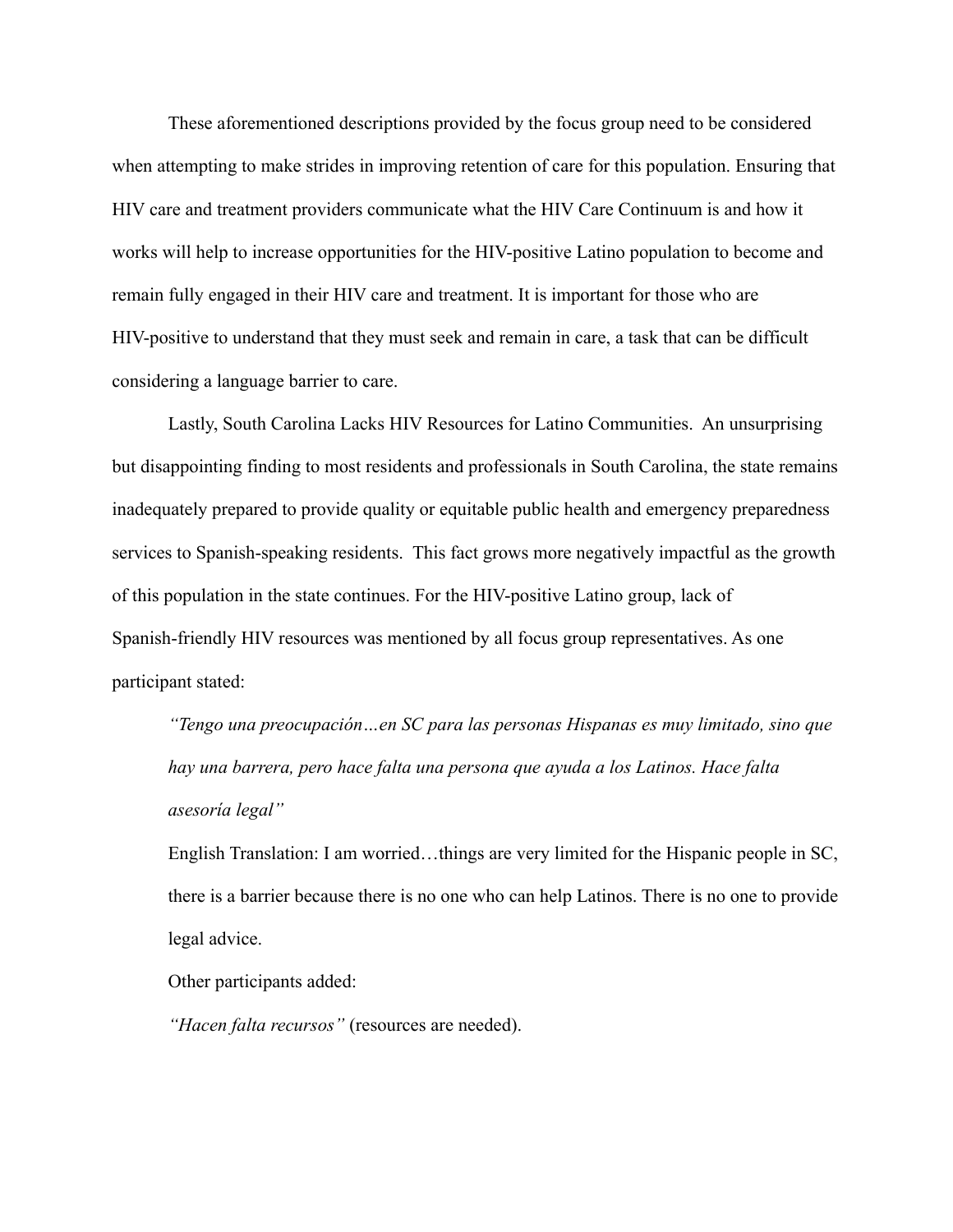*"Las agencias son todos americanos, y no ayuda con la renta, con comida. Si no tenemos papeles no quieren darte nada"* (the agencies are all American and they don't help with rent, with food. If we do not have papers, they do not want to give us anything) *"… aquí no hay mucha ayuda"* (there is not much help here).

In examining these findings, three guiding questions were developed in order to assess the availability of Spanish resources for patients in HIV treatment centers across the state of South Carolina. There are thirty-four providers in South Carolina, and all were interviewed via telephone. Six of the thirty-four explicitly indicated that they have bilingual staff that speak directly with HIV patients. Twenty-four of the providers reported that they either have interpreters on-site or available via remote services. Most clinics stated that they have Spanish resources, although many reported having less resources in Spanish than in English and three of the clinics denied having access to these resources in Spanish at all. Though many of the clinics could definitely benefit from additional oral and written resources in terms of Spanish-speaking patients, all clinics considered themselves understanding and flexible with regard to meeting the needs of Spanish-speaking patients.

These findings bolster the need for more bilingual resources, cultural competency training for providers, and more Spanish-speaking medical professionals in the HIV treatment setting in South Carolina. In order to provide the "better life" that many Latinos come to the United States seeking, South Carolina needs to improve the number of resources tailored to this population. The map resource developed as part of this project aims to make strides toward this goal by ensuring that patients feel well-equipped to attend healthcare visits and remain in treatment for HIV. Further, outlining which resources are available is a necessary step to ensure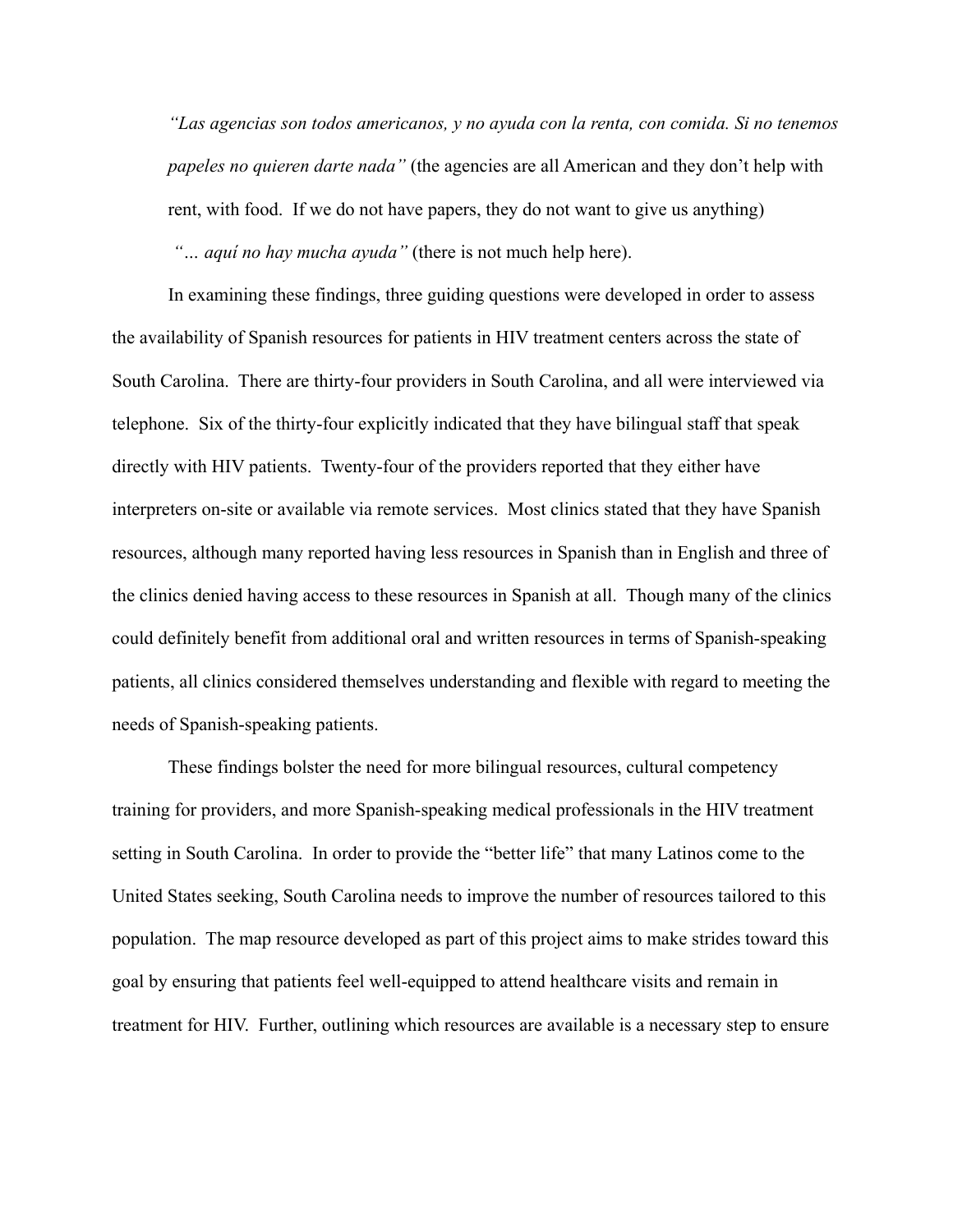that the patients may make an informed decision on which center best fits their needs linguistically.

#### **VII: Limitations**

Due to the fact that data collection occurred during the COVID-19 pandemic, the people who participated in the focus groups hosted by PASOs were mostly recruited from the HIV treatment clinic. These are the people who are retained in treatment, which may present a biased set of data and perspectives from these sessions.

Owing to these limitations, along with the small sample size, the collected themes and results were compared with data taken from larger studies in order to expand both the scope and reach of this study. The data from the team at PASOs was compared with data collected on different demographics as well as with other data focused on similar target populations, i.e., relating to barriers encountered by Latino community members seeking HIV treatment.

#### **VIII: Recommendations**

The perspectives of Latino patients and HIV care providers culminate in this essay to present a compelling argument for the expansion and distribution of resources targeted to this population of HIV-positive Latino patients. In response to this need, the thesis proposes a bilingual map as a small-scale fix for this large-scale, far-reaching disparity in care. This research could be extended to support many more strategies to address this issue, such as offering cultural competency training for the HIV care providers in South Carolina (and in other states) and ensuring the availability of bilingual resources at clinics.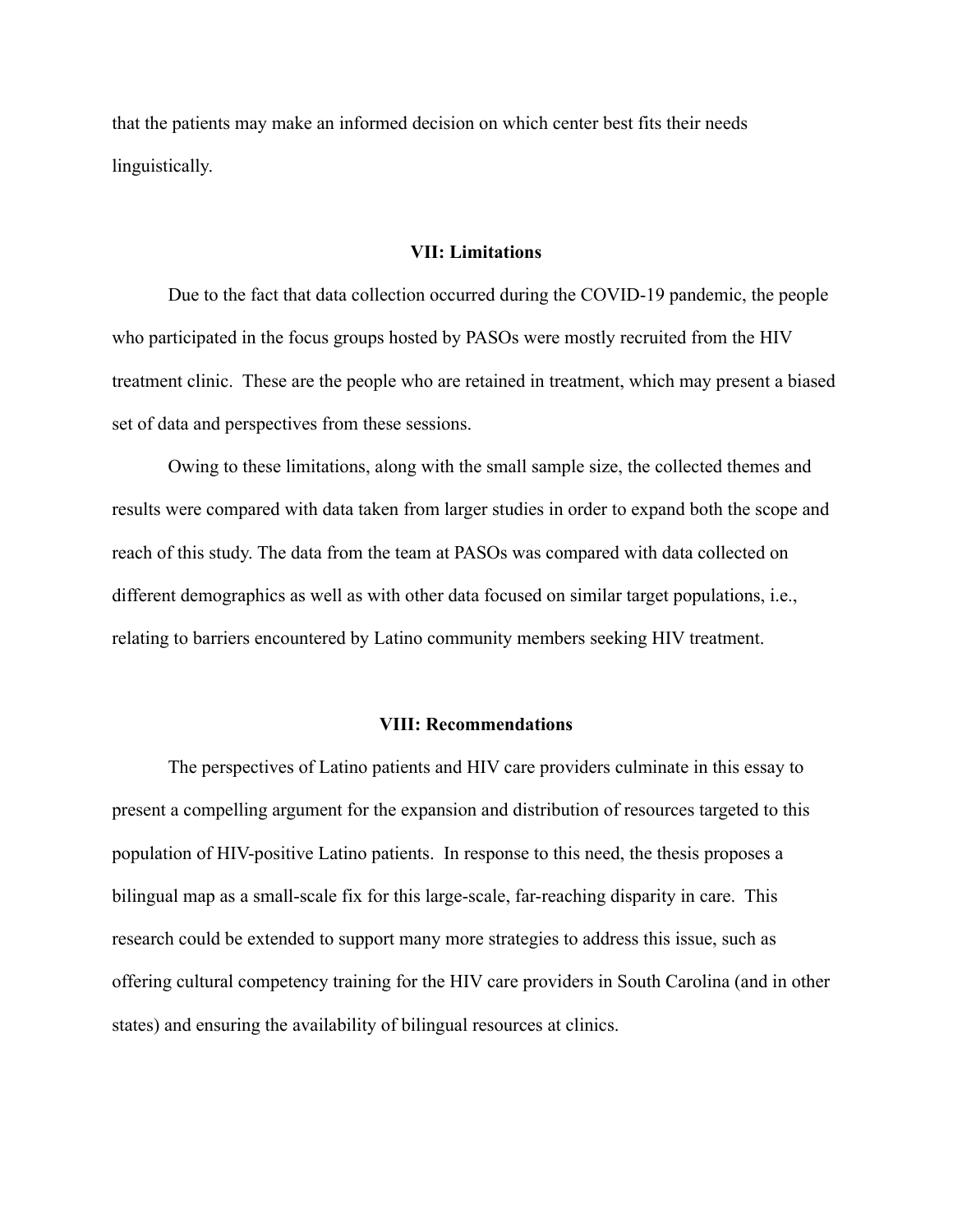#### **VIII: Works Cited**

- Carey JW, Carnes N, Schoua-Glusberg A, et al. Barriers and Facilitators for Antiretroviral Treatment Adherence Among HIV-Positive African American and Latino Men Who Have Sex With Men. *AIDS Educ Prev*. 2019;31(4):306-324. doi:10.1521/aeap.2019.31.4.306
- Center for Disease Prevention and Control. CDC fact sheet: HIV among Latinos. Center for Disease Prevention and Control. https://www.cdc.gov/nchhstp/newsroom/docs/factsheets/cdc-hiv-latinos-508.pdf. Published August 30, 2018. Accessed February 21, 2022.
- Hall HI, Frazier EL, Rhodes P, et al. Differences in human immunodeficiency virus care and treatment among subpopulations in the United States. *JAMA Intern Med*. 2013;173(14):1337-1344. doi:10.1001/jamainternmed.2013.6841

HIV.gov (2020). HIV Care Continuum. Retrieved:

https://www.hiv.gov/federal-response/policies-issues/hiv-aids-care-continuum

Johnson CV, Mimiaga MJ, Reisner SL, VanDerwarker R, Mayer KH. Barriers and facilitators to routine HIV testing: Perceptions from Massachusetts Community Health Center personnel. AIDS Patient Care and STDs. 2011;25(11):647-655. doi:10.1089/apc.2011.0180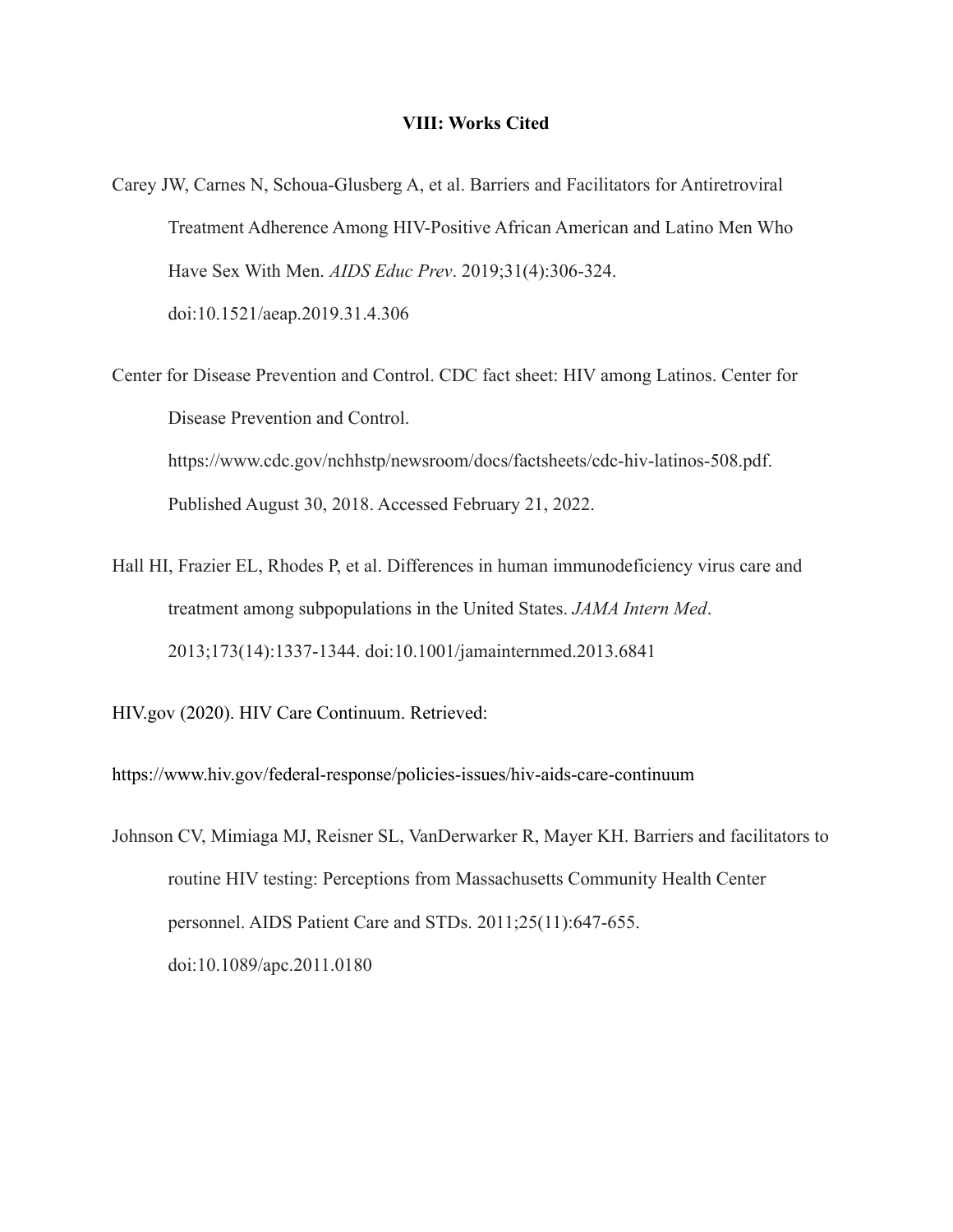- Kalichman SC, Ramachandran B, Catz S. Adherence to combination antiretroviral therapies in HIV patients of low health literacy. Journal of General Internal Medicine. 1999;14(5):267-273. doi:10.1046/j.1525-1497.1999.00334.x
- Levison JH, Levinson JK, Alegría M. A Critical Review and Commentary on the Challenges in Engaging HIV-Infected Latinos in the Continuum of HIV Care. *AIDS Behav*. 2018;22(8):2500-2512. doi:10.1007/s10461-018-2187-1
- Ma M, Malcolm LR. Cultural influences on HIV testing among Latino youth. *Cult Health Sex*. 2016;18(4):470-480. doi:10.1080/13691058.2015.1084650
- Moreno PI, Ramirez AG, San Miguel-Majors SL, et al. Unmet supportive care needs in Hispanic/Latino cancer survivors: Prevalence and associations with patient-provider communication, satisfaction with cancer care, and Symptom Burden. Supportive Care in Cancer. 2018;27(4):1383-1394. doi:10.1007/s00520-018-4426-4
- Servellen GV, Nyamathi A, Carpio F, et al. Effects of a treatment adherence enhancement program on health literacy, patient–provider relationships, and adherence to Haart among low-income HIV-positive Spanish-speaking Latinos. AIDS Patient Care and STDs. 2005;19(11):745-759. doi:10.1089/apc.2005.19.745
- Sheehan DM, Trepka MJ, Dillon FR. Latinos in the United States on the HIV/AIDS care continuum by birth country/region: a systematic review of the literature. *Int J STD AIDS*. 2015;26(1):1-12. doi:10.1177/0956462414532242
- South Carolina Department of Health and Environmental Control. (2019). An epidemiologic profile of HIV and AIDS in South Carolina. Retrieved: